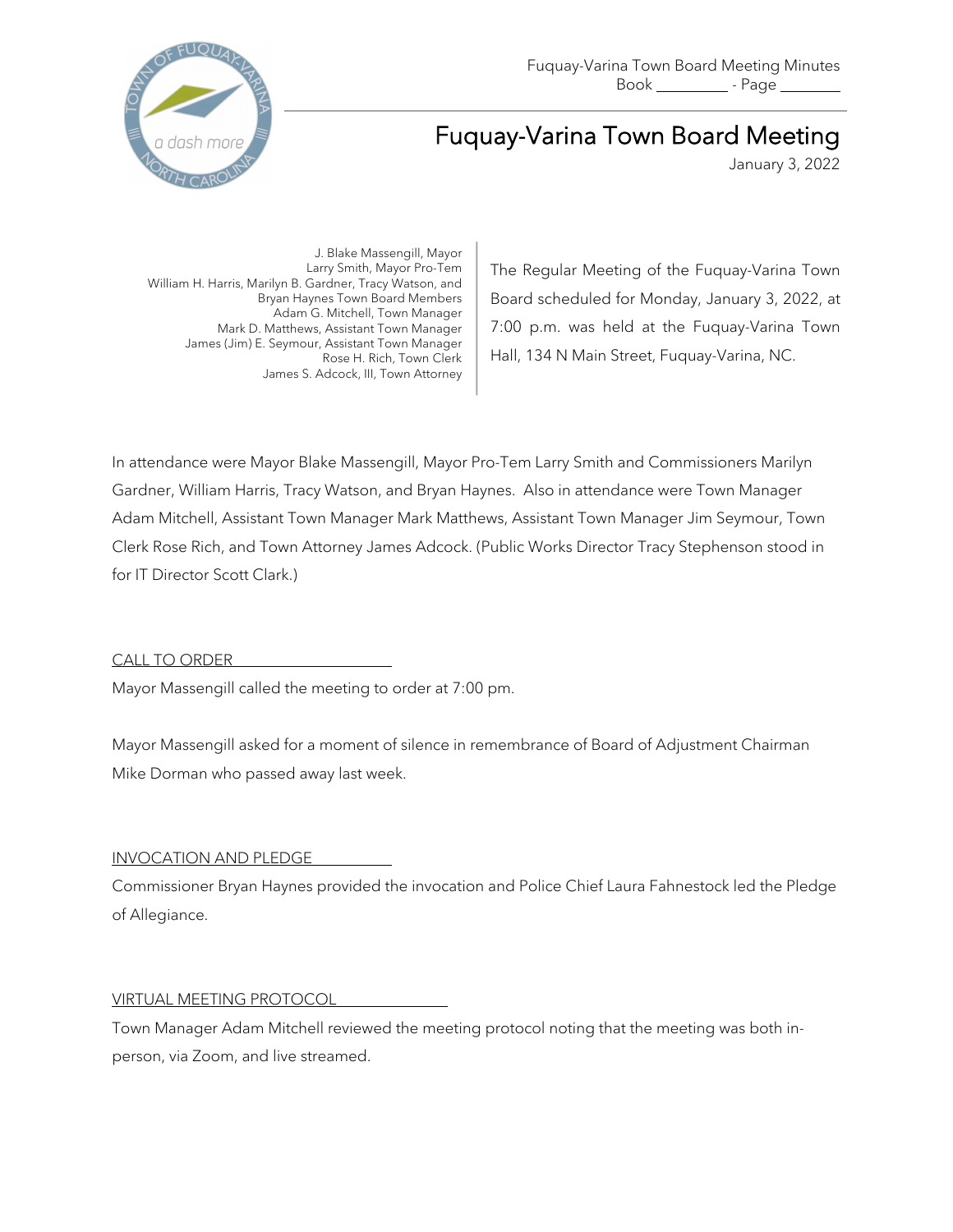## APPROVAL OF MINUTES

3A The December 21, 2021, minutes of the Town Board of Commissioners regularly scheduled meeting.

| MOTION:                | Mayor Pro-Tem Smith      |
|------------------------|--------------------------|
| SECOND:                | Commissioner Watson      |
| <b>MOTION RESULTS:</b> | Passed Unanimously (5-0) |

## PRESENTATIONS

4A Recognition - Dawn Russell, Downtown Development Manager - Historic Real Estate Development Finance Professional Certification

Purpose – To recognize Dawn Russell, Downtown Development Manager for receiving her certification as a Historic Real Estate Development Finance Professional from the National Development Council.

Staff Comments – Economic Development Director Tiffany McNeil entered the agenda abstract and supporting documents for this agenda item into the official record of the Town. She then provided information about the agenda item by making the following remarks.

The Historic Real Estate Development Finance Professional Certification is a professional credential given to individuals who successfully complete the National Development Council's intensive historic real estate development finance training series. The training provides professionals working in the field of historic preservation and economic, housing and community development with essential skills and knowledge in historic real estate development finance, including problem solving, and deal structuring.

Mayor Massengill thanked Downtown Director Russell for pursuing these credentials. He stated that she has done an incredible job with our downtown districts, and that her work is recognized by everyone in the community.

## PUBLIC COMMENTS

5A No one chose to speak in person or virtually during public comments.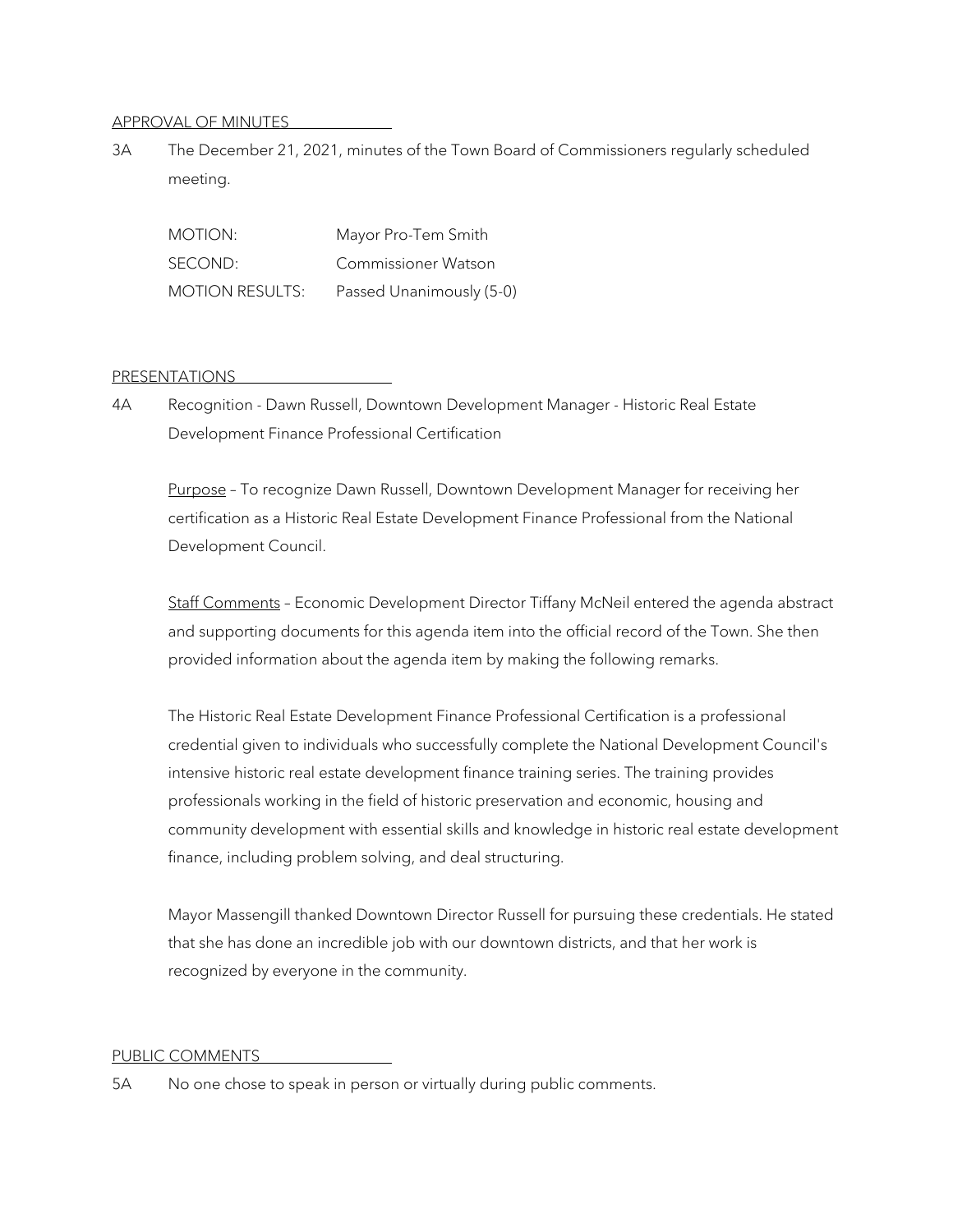#### ITEMS PREVIOUSLY TABLED

6A There were no items previously tabled for the January 3, 2022, Town Board meeting.

#### PUBLIC HEARINGS

7A Voluntary Annexation Petition - Town of Fuquay-Varina - 4811 Wade Nash Road - PIN 0657585885 - ANX-2021-11

Purpose - To consider an annexation ordinance extending the corporate limits of the Town of Fuquay-Varina to include property owned by the Town of Fuquay-Varina following the receipt of the petition for voluntary annexation of property owned by the Town of Fuquay-Varina located at 4811 Wade Nash Road and containing approximately 1.672 acres.

Staff Comments – Planning Director Davison entered the agenda abstract and supporting documents for this agenda item into the official record of the Town. She then provided general information about the agenda item and made the following remarks.

The property is contiguous to the Town's corporate limits where water and sewer is available to serve the property. The property contains approximately 1.672 acres, and has road access on 4811 Wade Nash Road. At the December 21, 2021 meeting, the Town Board instructed the Town Clerk to investigate the sufficiency of the applicant's petition for voluntary annexation. The Town Clerk certified at that time that the petition was sufficient and meets the requirements as prescribed by the North Carolina General Statutes. The Town Board also adopted a resolution setting a public hearing for January 3, 2022, Town Board meeting. The current total value of the property is \$270,072.

Public Hearing – The public hearing was opened. No one chose to speak in favor of, or in opposition (in person or virtually) to the proposed voluntary annexation petition for ANX-2021- 11. The public hearing was closed.

Discussion - There was no discussion from members of the Town Board regarding this matter.

Recommendation – Adopt the annexation ordinance to extend the corporate limits of the Town of Fuquay-Varina to include property owned by the Town of Fuquay-Varina located at 4811 Wade Nash Road - ANX-2021-11, as presented and recommended.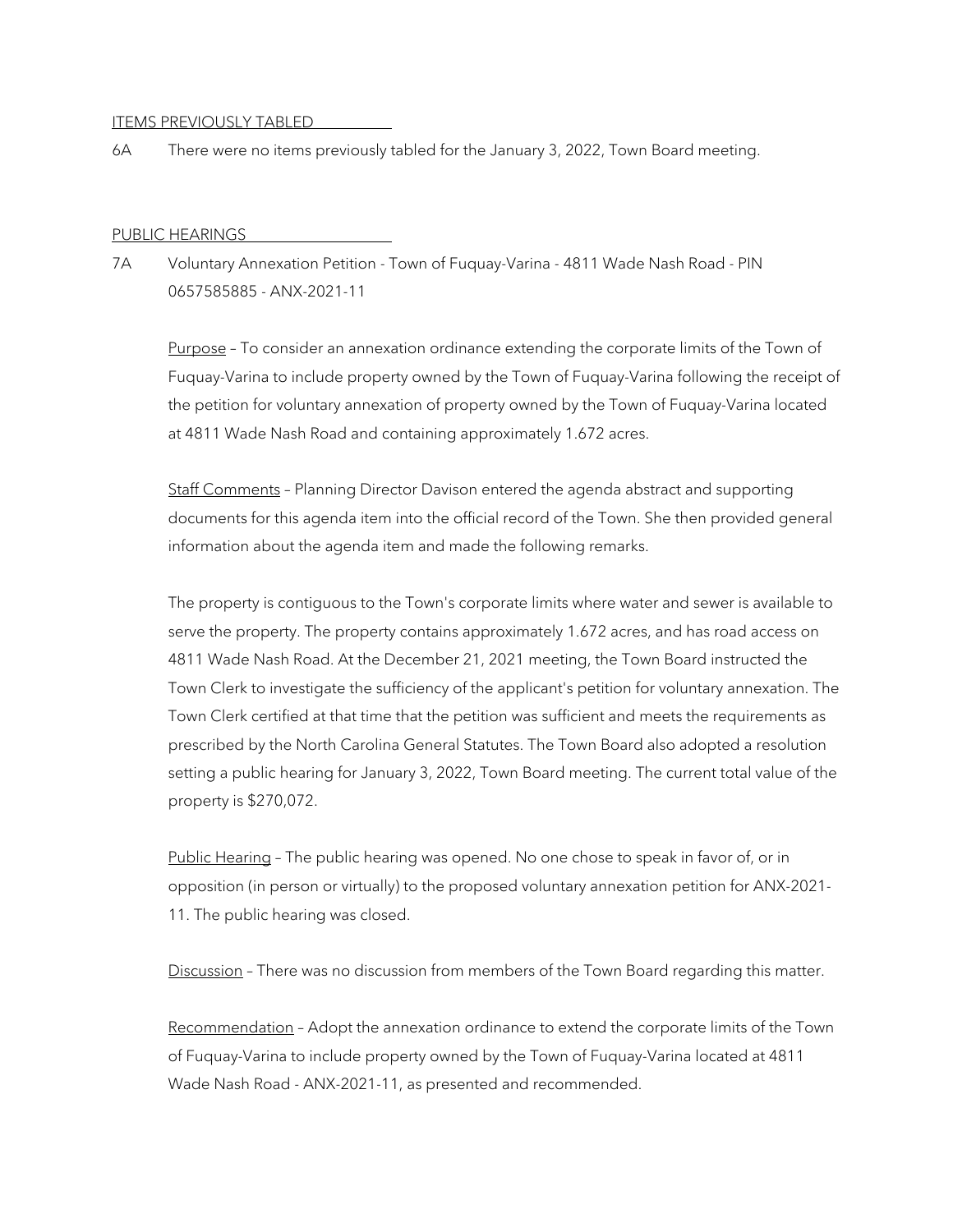MOTION: Mayor Pro-Tem Smith SECOND: Commissioner Gardner MOTION RESULTS: Passed Unanimously (5-0) Crdinance No. N-22-01

7B Zoning Map Amendment & Land Use Plan Amendment - Dan Ryan Builders - 0 Bevis Marks Drive & a portion of 260 Bramblehill Drive - PIN 0666567785 & a portion of 0666578973 - REZ-2021-09

Purpose - To consider a requested zoning map amendment for a total of 14.9 acres, located at 0 Bevis Marks Drive & a portion of 260 Bramblehill Drive, from the Residential High Density (RHD) Zoning District, Residential Low Density (RLD) Zoning District, and Residential Medium Density Conditional Zoning District (RMD-CZD) to the Residential High Density Conditional Zoning District (RHD-CZD) and the corresponding Land Use Plan amendment from Mixed Use Neighborhood (MUN) to Townhome Community (TC).

Staff Comments – Planning Director Davison entered the agenda abstract and supporting documents for this agenda item into the official record of the Town. She then provided general information about the agenda item and made the following remarks.

The subject properties total 14.9 acres, 13.4 acres of which are a portion of 30.86 acres (260 Bramblehill Drive). The properties are currently in the Town's corporate limits and are vacant and generally forested.

The properties are currently zoned Residential High Density (RHD) Zoning District, Residential Low Density (RLD) Zoning District, and Residential Medium Density Conditional Zoning District (RMD-CZD). The zoning map amendment petition requests approval of the Residential High Density Conditional Zoning District (RHD-CZD). This zoning district is intended to permit proposed residential development and existing single-family dwelling units, duplex, triplex, and quadplex residential uses, and to provide for multi-family high density urban residential zoning lot development.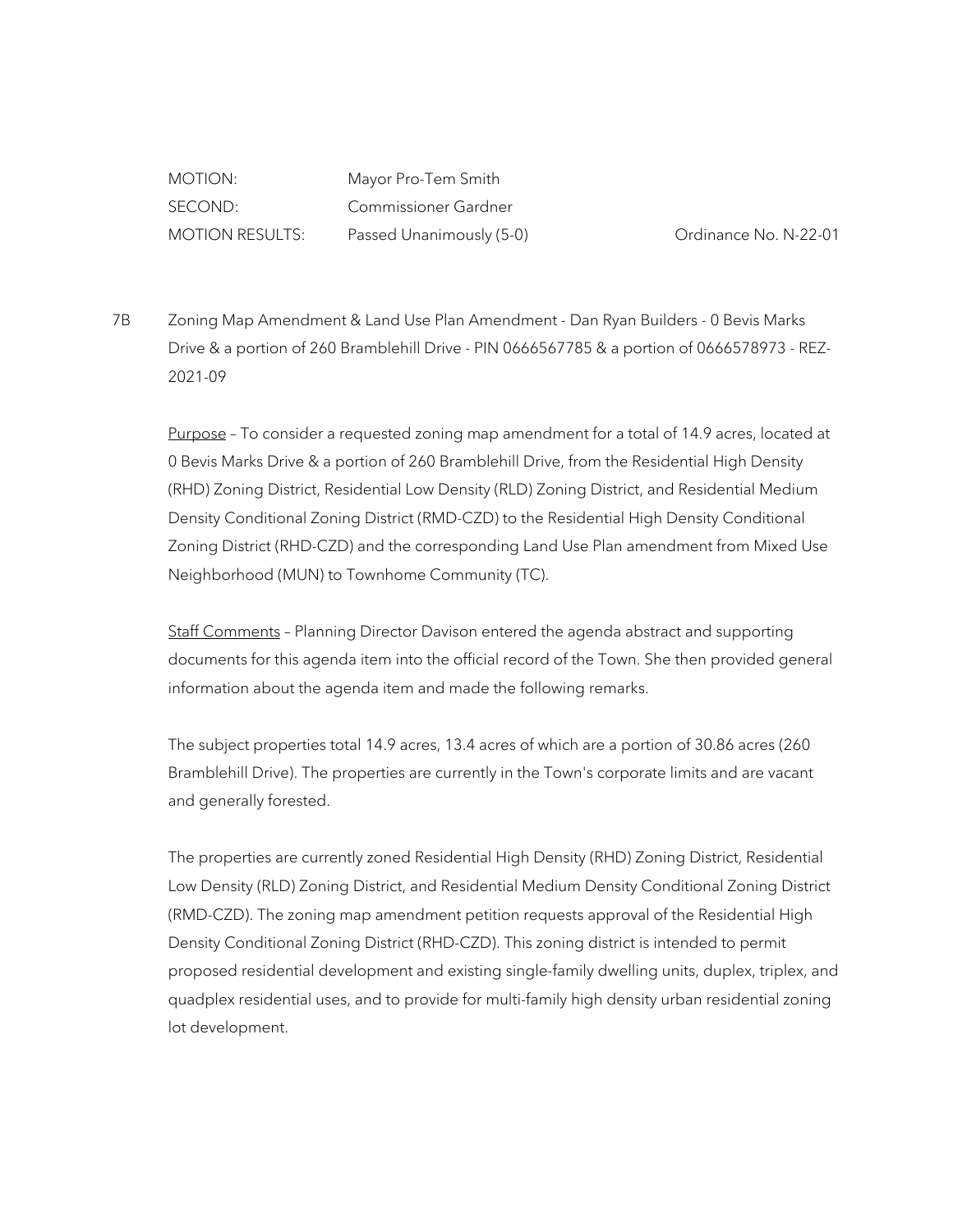The petitioner has requested only the following use be allowed at the subject properties:

• Attached Townhomes

The petitioner has requested the following site-specific conditions be made applicable to the properties:

- 1) The extension of E Academy Street, from its existing terminus east of Bevis Marks/Bramblehill Dr to its terminus west of the creek crossing, shall be completed with the first phase of development.
- 2) The architecture, along with the neighborhood's features in the common area structures, will be traditional or craftsman style.
- 3) Common area residential structures will consist of a covered pavilion for mail kiosk with visitor parking, as well as a fenced in dog park. The dog park will include at a minimum a sunshade and benches, and dog activity apparatus (ex: doggie crawl, elevated dog walk, Rover jump over, or similar, etc.). Other amenities will include open lawn areas that will be HOA maintained for passive recreation.
- 4) All residential housing will have at a minimum, a street-facing, enclosed single-car garage. Garage doors will be painted to complement the house trim or siding color, and will have either windows, decorative details, or carriage-style adornments. Garage doors shall not protrude more than 2' from the primary façade of any home.
- 5) A varied color palette shall be utilized on homes throughout the subdivision to include a minimum of three (3) color families for siding and may include varied trim, shutter, and accent colors complementing the siding color.
- 6) Residential front entry doors will have either a minimum of 25% glazing, side lights or transom.
- 7) All homes will have architectural shingles as the primary roof material. Accent materials such as standing seam metal roofs may be used on accent roof features.
- 8) Exterior elevations shall use a combination of any two (2) of the following: brick or masonry veneer accents, board and batten siding, horizontal siding, or shake siding.
- 9) In order to promote variation in appearance within the community, no home or townhome shall be constructed with either an exterior elevation (front facade) or color palette that is identical to any home on either side of the home/unit, directly across the street from the home/unit. Variations of the front facade shall include a combination of any two of the following:
	- Shutters, architectural projections (i.e., cantilever extension), gables, dormers, or bay window.
	- Covered front porch, balcony, covered entry, portico, or stoop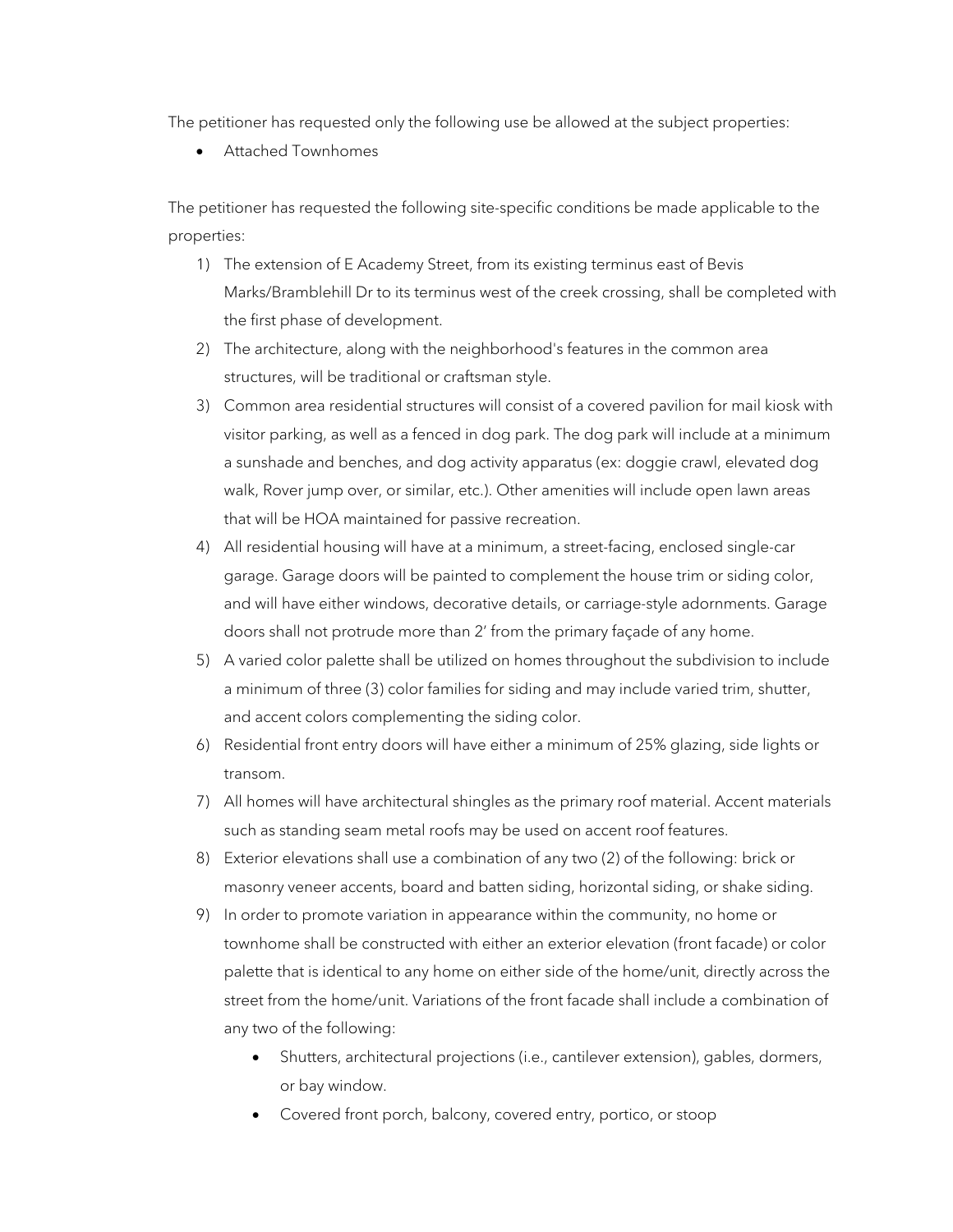- Decorative trim, shake, cornice, horizontal trim, brackets, or air vents/windows on gables
- Trellis or shed roof over garage door
- 10) Vinyl siding is not permitted; however, vinyl windows, decorative elements and trim are permitted.
- 11) The density of the development shall be limited to 10 dwelling units per gross acre.
- 12) Attached Townhomes will consist of a mix of three (3), four (4), five (5), six (6) unit or seven (7) unit buildings. No more than 50% of the units shall be contained within a seven (7) unit building.
- 13) Within a block consisting of six (6) or fewer units, no elevation may be repeated. Within a block consisting of seven (7) units, a single elevation may only be repeated twice, provided that elevation is not adjacent to same elevation.
- 14) The roofline of attached townhome buildings shall not consist of a single "mass" roof. Rooflines shall be broken up horizontally and/or vertically between every unit by staggering the unit a minimum of 12" or providing a minimum 12" vertical step between units.
- 15) End units of a townhouse building shall include a minimum of three (3) windows on the exterior side elevation and include either trim or shutters and provide a minimum 12 inch overhang or eave on the sides.
- 16) A 40' undisturbed natural evergreen buffer will remain between this project and the Sunset Forest neighborhood to the east.
- 17) A conceptual site plan has been included as a condition. This site plan has not been through the formal site plan review process but is offered as a visual to support the rezoning.
- 18) 15' Type C buffer along Bevis Marks Dr shall be entirely evergreen where required.
- 19) Driveway orientation for access to the buildings, and perimeter buffer landscaping shall be consistent throughout the development.

Surrounding properties are a mix of residential, institutional, and industrial uses. The Adalyn Place subdivision and the Northwyck subdivision are directly to the west and south of the properties. Additionally, the Sunset Forest subdivision lies to the east and the Calyx Senior Living center, for which a site plan is approved, but not yet under construction, is to the west. Northwest of the subject properties is the Fuquay-Varina Community Library and the Wake County Southern Regional Center. To the southeast of the subject properties are several industrial sites including TE Connectivity and Bob Barker, as well as the future site of the CCL Labeling manufacturing facility. There is a stormwater facility directly south of the subject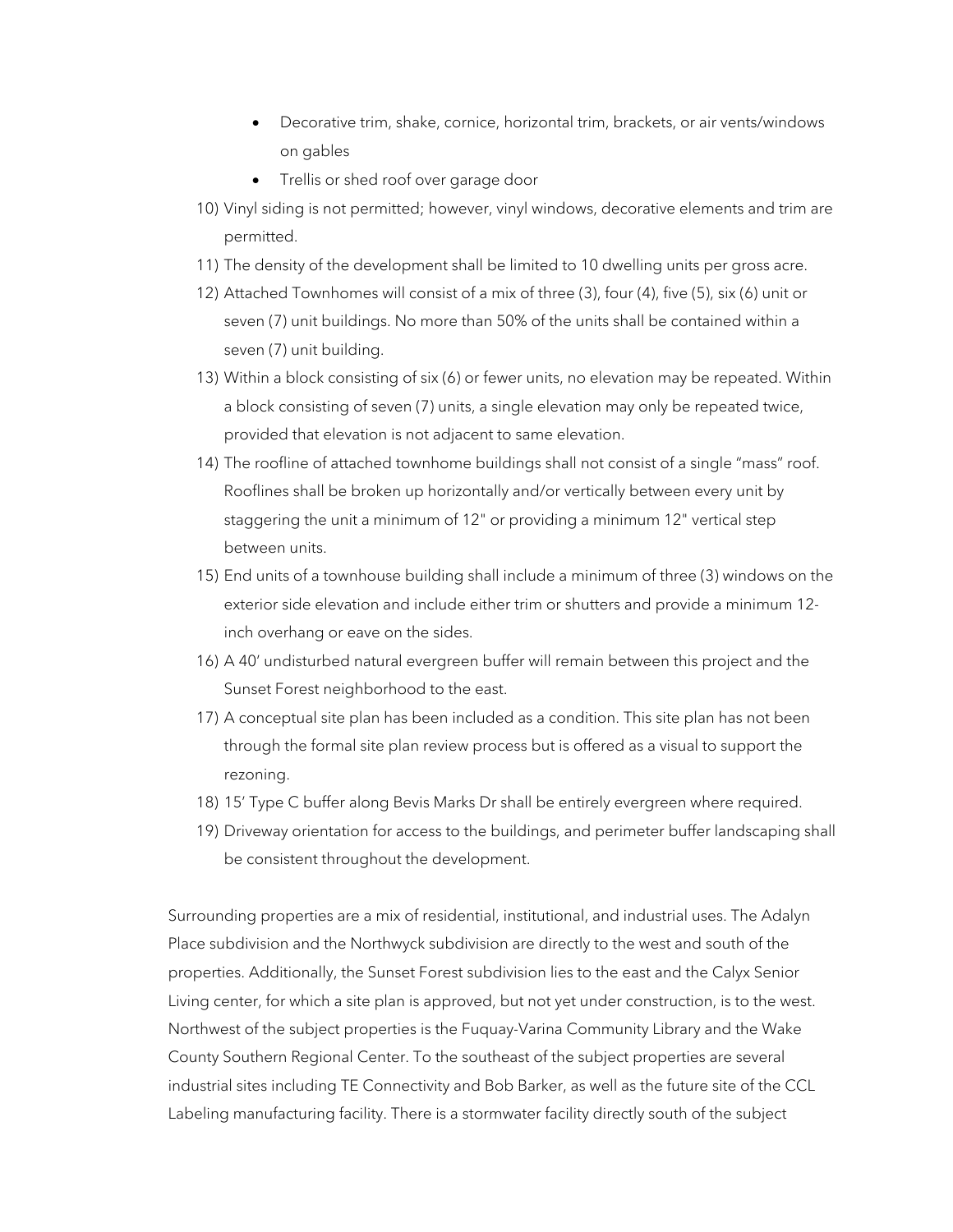properties which currently serves the Adalyn Place subdivision, and is designed to accommodate the stormwater needs of any future subdivision at these properties.

The 2035 Community Vision Land Use Plan (LUP) designates the subject properties as the Mixed-Use Neighborhood (MUN) classification. Since the requested zoning is incompatible with the designation of MUN, the petitioner has included a Land Use Plan amendment as part of this zoning map petition, which will be described later in this report.

Public water and sewer are available to serve the subject properties.

The subject properties are located on and have access to Bevis Marks Drive and E Academy Street. Bevis Marks Drive is identified as a future collector street in the Town's 2035 Community Transportation Plan (CTP) and was extended as part of the Adalyn Place Subdivision as a 60' right-of-way with sidewalks. The CTP identifies the portion of E Academy Street along the parcel frontage as a thoroughfare collector with a 60' right-of-way and sidewalks. Both Bevis Marks Drive and E Academy Street are maintained by the Town of Fuquay-Varina and do not have traffic counts available at this time. The CTP additionally calls for E Academy Street to be extended west to east across 260 Bramblehill Drive, at the northern boundary of the subject property, to connect to the existing portion of E Academy Street that runs through the Sunset Forest subdivision. The construction of this extension would create a vital connection to Purfoy Road and would provide for essential vehicular and pedestrian access to the rest of Academy Street and institutional uses such as the Fuquay-Varina Community Library. Further, the CTP identifies two greenways on the properties - one that runs north to south along the eastern boundary and one running diagonally from northwest to southeast across the bottom portion of the properties.

The petitioner held a neighborhood meeting on September 28, 2021, online via a virtual meeting web application. The meeting report is attached, and staff takes no position as to its content.

The 2035 Community Vision Land Use Plan (LUP) calls for the Mixed-Use Neighborhood (MUN) classification at the subject properties. The parcels directly to the north, south, and west of the subject property are also designated as Mixed-Use Neighborhood but were previously rezoned and developed as medium density residential (Adalyn Place subdivision). In 2016, the Adalyn Place subdivision was submitted and under review as an open space subdivision for singlefamily detached residential lots. At the time of the 2017 Land Use Plan adoption, the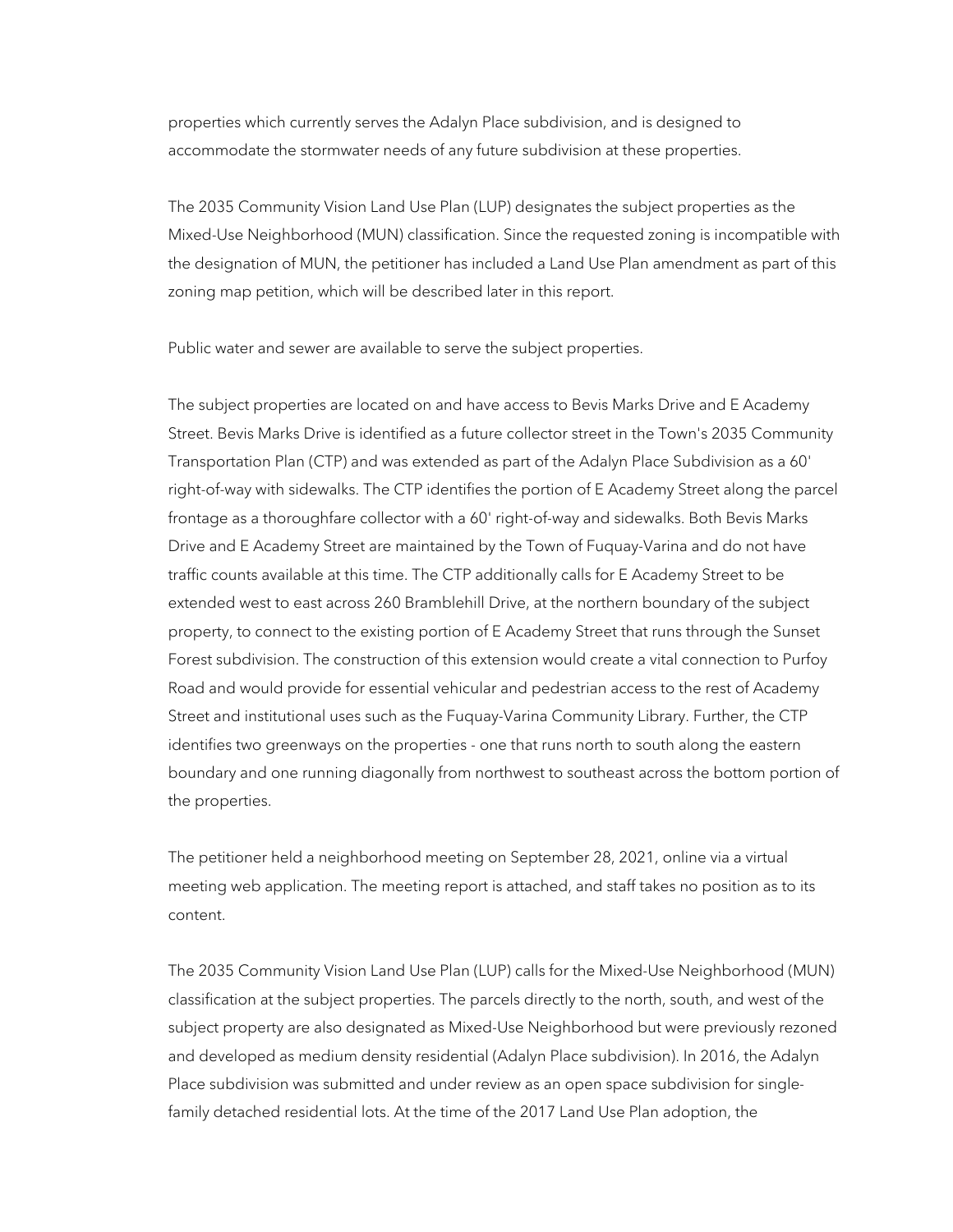neighboring property, including the Adalyn Place subdivision, was not adequately factored into the adopted Land Use Plan when designated with the Mixed-Use Neighborhood classification. The petitioner has proposed a Land Use Plan Amendment from Mixed-Use Neighborhood to Townhome Community (TC) as it is more compatible with surrounding residential uses. The Land Use Plan designation of Mixed-Use Neighborhood calls for the integration of commercial uses. Given the subject property's internal proximity to existing residential uses, staff believes integrating commercial uses for the subject property would be inappropriate. Townhome Community is land typically formed as a neighborhood for single-family attached homes with uniform housing densities. They provide pockets of greater residential density in a suburban landscape, often in locations transitioning from commercial and office land to large-lot and small-lot residential land uses. Typical densities in a townhome community range between six (6) and ten (10) dwelling units per acre. The voluntary zoning conditions provided for the whole development will ensure the desired quality of development is met, and the requested Land Use Amendment will align the future use of the property with the surrounding neighborhoods.

Management and staff recommend approval of the proposed zoning map amendment with the corresponding Land Use Plan amendment. It is consistent with the intent and goals of the 2035 Community Vision Land Use Plan and is reasonable and in the public's best interest for the following reasons:

- 1) Although the requested zoning map amendment is not consistent with the 2035 Community Vision Land Use Plan classification of Mixed-Use Neighborhood, the petitioner has opted to request a change of the Land Use Plan to Townhome Community, which is more appropriate to the surrounding existing residential neighborhoods and proposed residential uses.
- 2) The requested zoning map amendment supports the 2035 Community Vision Land Use Plan's recommendations LU.3 Encourage Transitional Uses and Intensities in and around Project Boundaries and CF.1 - Invest in Existing Growth Areas.
- 3) Conditions proposed by the petitioner effectively limit future development.
- 4) Development of the properties would create a vital roadway connection.

This item was tabled at both the October 18, 2021 and the November 15, 2021 Planning Board meetings to allow staff to further work with the petitioner on proposed uses and conditions associated with the subject properties. At the December 20, 2021 regular meeting, the Planning Board voted unanimously to recommend approval with the addition of condition #19 as proposed by staff. The petitioner voluntarily added condition #19 prior to the Town Board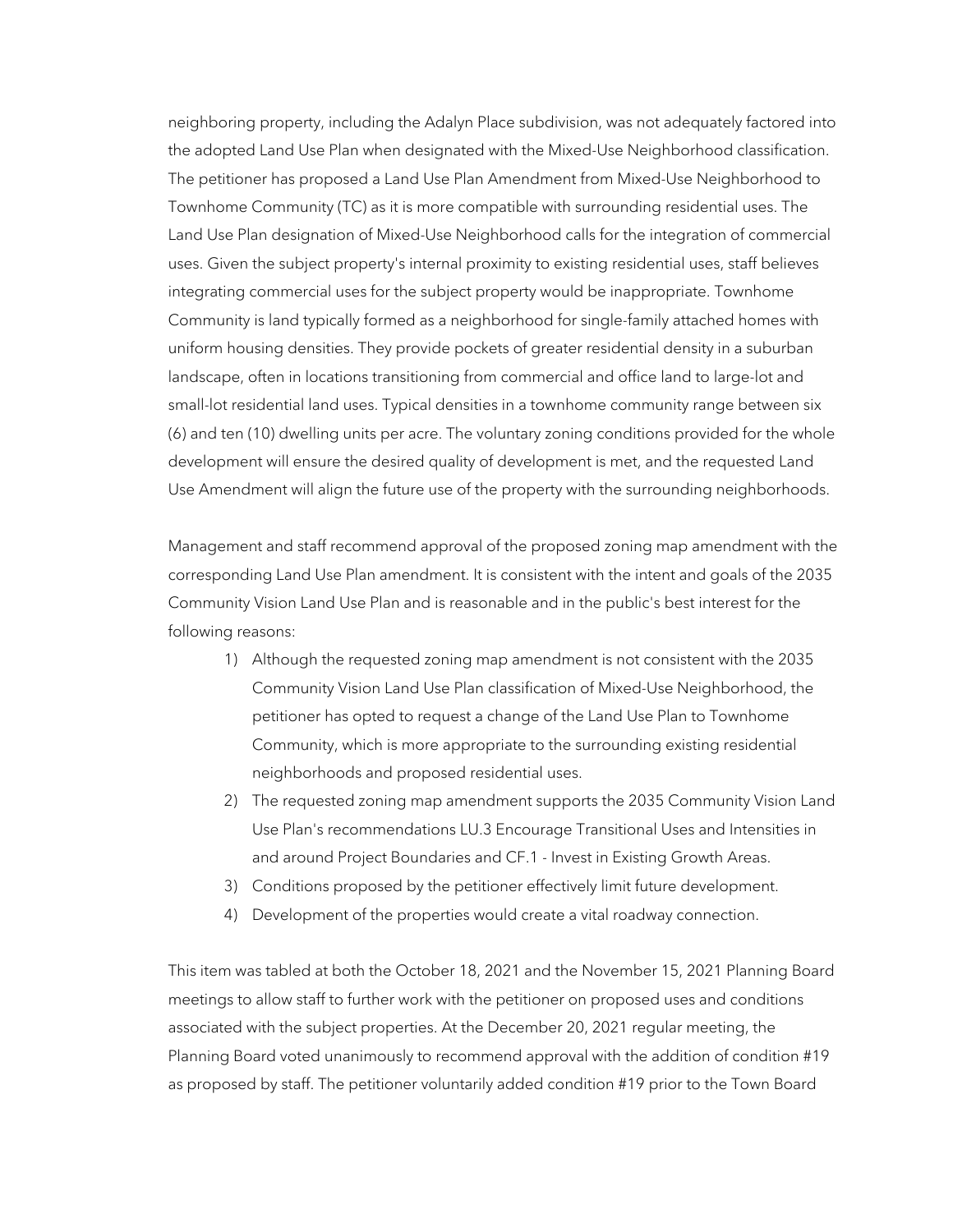meeting, and the change is identified above, as well as in the petition attachment and revised conceptual plan.

Mayor Massengill stated that the total acreage is about 14.9 acres, which includes the yellow and the green areas shown on the map, and it looks like 12 acres are already zoned and approved. He asked Director Davison if this leaves a little over 2.5 acres to be rezoned. Planning Director Davison stated that is correct. She stated that there are two small sections that are part of the conditional zoning district. The developers originally wanted to rezone those two small portions on the southern side to residential high density. The issue is that it would require a Land Use Plan amendment for that little section which would create a donut hole in the middle of the form-based zoning on the land use plan. She stated that with the update of the Land Use Plan we are currently working on, staff will address the fact that Adalyn Place was not correctly designated a mixed-use neighborhood.

Commissioner Harris asked about the zoning history for Adalyn Place. Planning Director Davison stated that Adelyn Place was submitted as an open space subdivision in 2016. The current Land Use Plan was adopted in 2017. She stated that she is not sure why Adalyn Place was included in the mixed-use form-based Land Use Plan designation even though it was under review as an open space residential subdivision and that was an error.

Mayor Massengill asked if mixed use neighborhood is more intense or less intense. Planning Director Davison stated that mixed use neighborhood would have to include minimum commercial, and Adalyn Place was never intended to include a commercial component.

Commissioner Watson asked when the property shown in yellow zoned residential high density (RHD). Town Manager Mitchell stated that the property was rezoned in 1999 to RHD, but prior to our 2016 Land Development Ordinance it had a different designation, and when the Town updated the LDO in 2016, the terminology was corrected, but it was like for like. Commissioner Watson also asked why the green area was not zoned at that time. Town Manager Mitchell stated that portion of land was rezoned low density in 1999 with part of a larger track that was eventually rezoned RMD CZD with the Adalyn Place Subdivision.

Public Hearing - The public hearing was opened.

David Arnold, 113 Yosemite Court, Holly Springs, project engineer representing The Nau Company, spoke in favor of the zoning map amendment on behalf of the property owners. He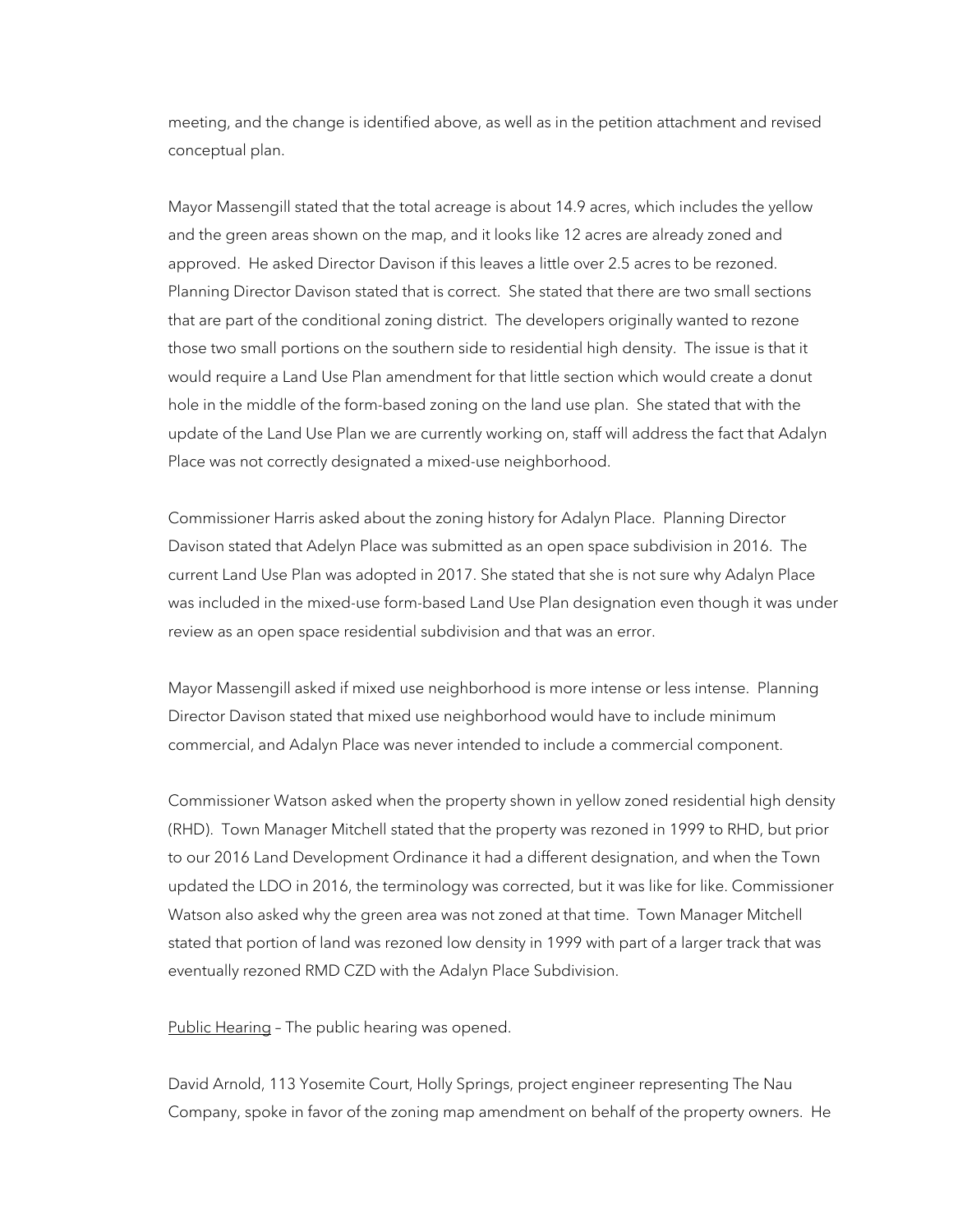stated that one of the questions from the adjacent property owners was stormwater management and how that would be handled on the site. The pond that is on the concept plan was designed and will be converted as part of Adalyn Place Subdivision. It was already oversized, and it already includes additional capacity to be able to handle the stormwater runoff. A second concern was traffic. He stated Bevis Marks Drive is intended for higher traffic volume as it is a residential collector street according to the Town's Transportation Plan. He stated that the lower part of the map, the boomerang piece of property, was probably split 50/50 between low density and high density when Adalyn Place was rezoned. This portion of the land was not needed to construct the required open space and stormwater management pond when Adalyn Place was constructed, so the developer didn't buy that piece because it was not needed. He stated that one of the great benefits of this project is the connection to East Academy Street.

Mayor Massengill asked if anyone wished to speak in opposition to the proposed zoning map amendment.

Elizabeth Parent of 8620 Jordan Meadow Drive, Fuquay-Varina, NC spoke in opposition to the zoning map amendment. She stated that she was in the process of purchasing a home at 904 Oldwyck Drive, which is in the Northwyck Subdivision. She stated that in the preliminary plan the overlay of exactly where the buildings are being placed in relation to the floodplain must be added as a condition, which is number 19. She stated that drainage is a concern. After this morning's storm the water was running through the culverts like it was running at the Mineral Spring Park as it relates to volume and speed. She would like for the drainage at the Northwyck Subdivision to be updated before further development. She stated that the drainage that comes down on Bevis Marks Drive from Adalyn Place is not being properly directed. She also stated that connecting East Academy Street would increase traffic along the subdivision, and that it is not vital to connect those two streets.

Sidney Henderson of 908 Oldwyck Drive, Fuquay-Varina, NC spoke in opposition to the proposed zoning map amendment. Her concern was the safety of children playing in the creek and that when it rains the influx of water which moves through Kenneth Creek is a threat not only to their property but also the children in that area. She stated that older subdivisions did not have to meet the current standards required for drainage as the new neighborhoods. She stated that their concern is that a future high-density development would mean hardcore stabilization and impervious surface would result in even more water running into their neighborhood and into Kenneth Creek. Additionally, she stated that she knows that nothing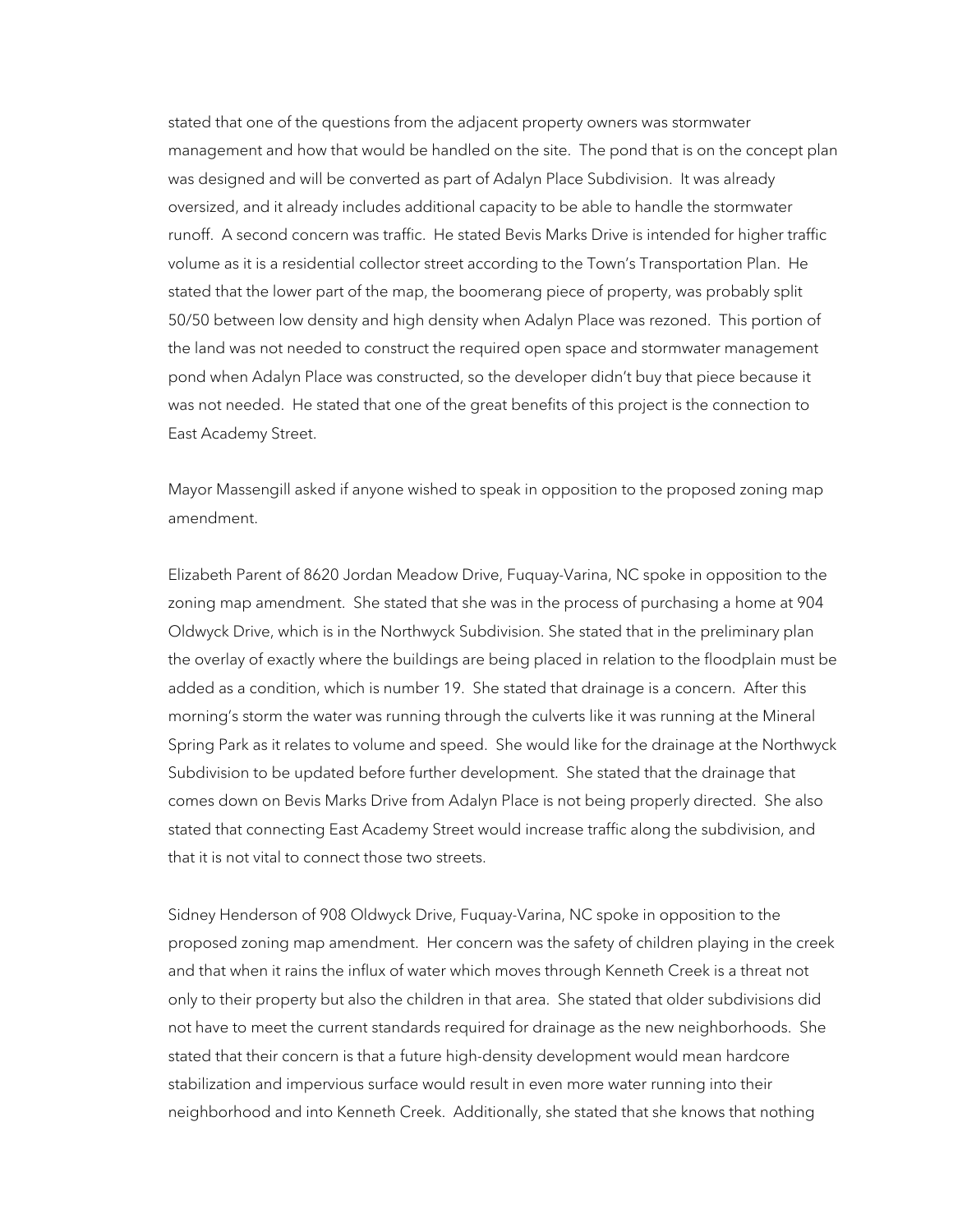can be done to fix the problem in Adalyn Place but would like the Town to be more proactive in this case and consider the environmental impacts of approving another high-density development.

Ed Kapturowski of 236 Bevis Marks Drive, in Adalyn Place Subdivision, spoke in opposition to the townhouse development because all the traffic from the community would be channeled through Bevis Marks Drive. He stated that it would seriously alter the spirit of their retirement community at Adalyn Place. He also stated that they are in support of their neighbors at Northwyck and Sunset Forest regarding their runoff issues and would like to see that the Town not move forward with the proposed development.

Mayor Massengill then asked if anyone wished to speak virtually in favor of the proposed zoning map amendment.

Jay Colvin with Dan Ryan Builders of 4009 Periwinkle Blue Lane, Raleigh, NC spoke virtually in favor of the zoning map amendment. He stated that much of the property is already zoned by right for much more intensive uses than what is being proposed. He stated that the conditions are a benefit to the surrounding neighbors as well as the community. He stated that Dan Ryan Builders had many meetings and email conversations with the residents that included those living within a 300-foot area around the subject property, which is more than what the Town requires. The traffic has been an issue and they were not required to do a formal traffic impact analysis, they did read traffic counts based on the current density that they are proposing. The extension of Academy Street will provide critical infrastructure that will help provide access to residence to the Town's new library as well as critical infrastructure for public health and services. He stated that they understand the concerns regarding stormwater downstream and they must treat anything on the property to equal or better than the prior development. He then stated that the developers are willing to work with the Town on other ways to mitigate downstream impacts for stormwater as they work through construction drawings phase of development.

Mayor Massengill asked if anyone wished to speak virtually in opposition to the proposed zoning map amendment.

Sharon Henderson of 803 Barneswyck Drive, Fuquay-Varina, NC spoke virtually in opposition to the proposed zoning map amendment. She stated that they have never had an issue with water until the Adalyn Place subdivision was built. She stated that the oversized retention pond that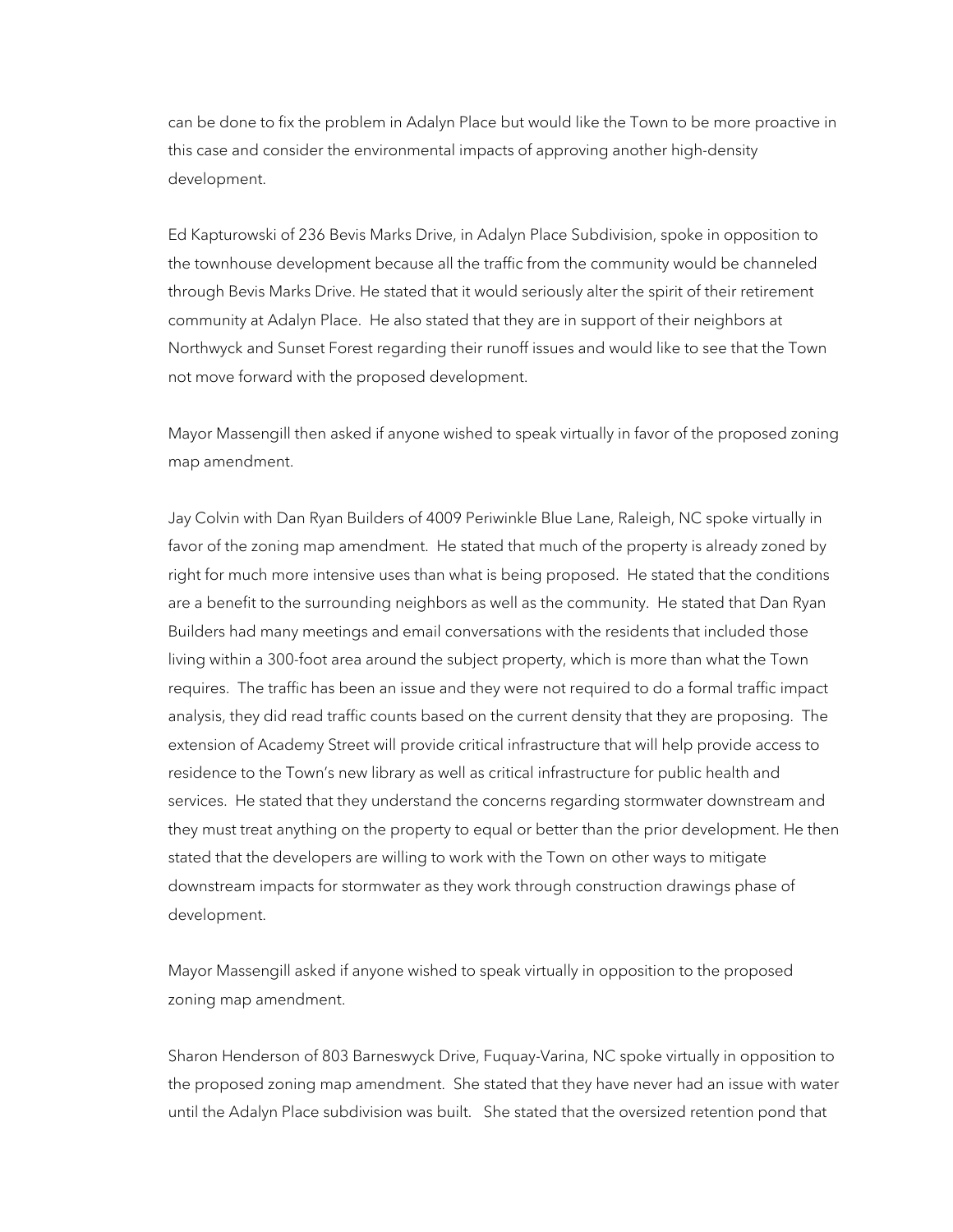the engineer previously referred to is currently not holding the water. She would like to know if something happens during a storm who would be liable for their property.

Mike Kazala of 1152 Hodgson Lane, Fuquay-Varina, NC spoke virtually in opposition. He expressed his concerns with regards to the stormwater retention basin that was designed of Adalyn Place not being adequate for the project and he offered that experts be brought in to examine it more closely. He is also concerned about the 100-year floodplain that is receded from the existing floodplain on the very land proposed for building buildings and to be paved. He is also concerned about other environmental impacts that others who have lived there longer may be aware of. He then asked that the Town Board hold off on approval to further study the matter.

Mayor Massengill closed the public hearing.

Discussion - Mayor Massengill asked staff if the map shows East Academy Street and Sunset Forest Neighborhood going to be connected and does the public know that this connection is going to take place. Town Manager Mitchell stated that it is on the Town's Community Transportation Plan and that there is a sign at the terminus of East Academy Street and Bramble Hill Drive that says "future extension." Mayor Massengill stated he gets complaints about North Judd Parkway traffic and having no alternative route to 401 and this will provide an alternate route.

Mayor Massengill asked when the developer designs the stormwater retention does the Town have any oversight or state government on the design. Town Manager Mitchell stated that both North Carolina statues and Town Development Standards dictate design. Engineering Director Matt Poling stated that the Town is a designated NPDS Phase Two Community which means that the state will come in and they will audit the Town to make sure that we are enforcing the right standards. Mayor Massengill stated for clarification that it is not a matter of the Town just dreaming up a number, and that it is the state that determines what is required for stormwater. Engineering Director Poling stated that was correct.

Mayor Massengill asked how culverts are installed and how is the size determined for the culverts. Engineering Director Poling stated that there are standard specifications and requirements for certain size storm events that must pass safely thorough the culverts in a nonerosive manner.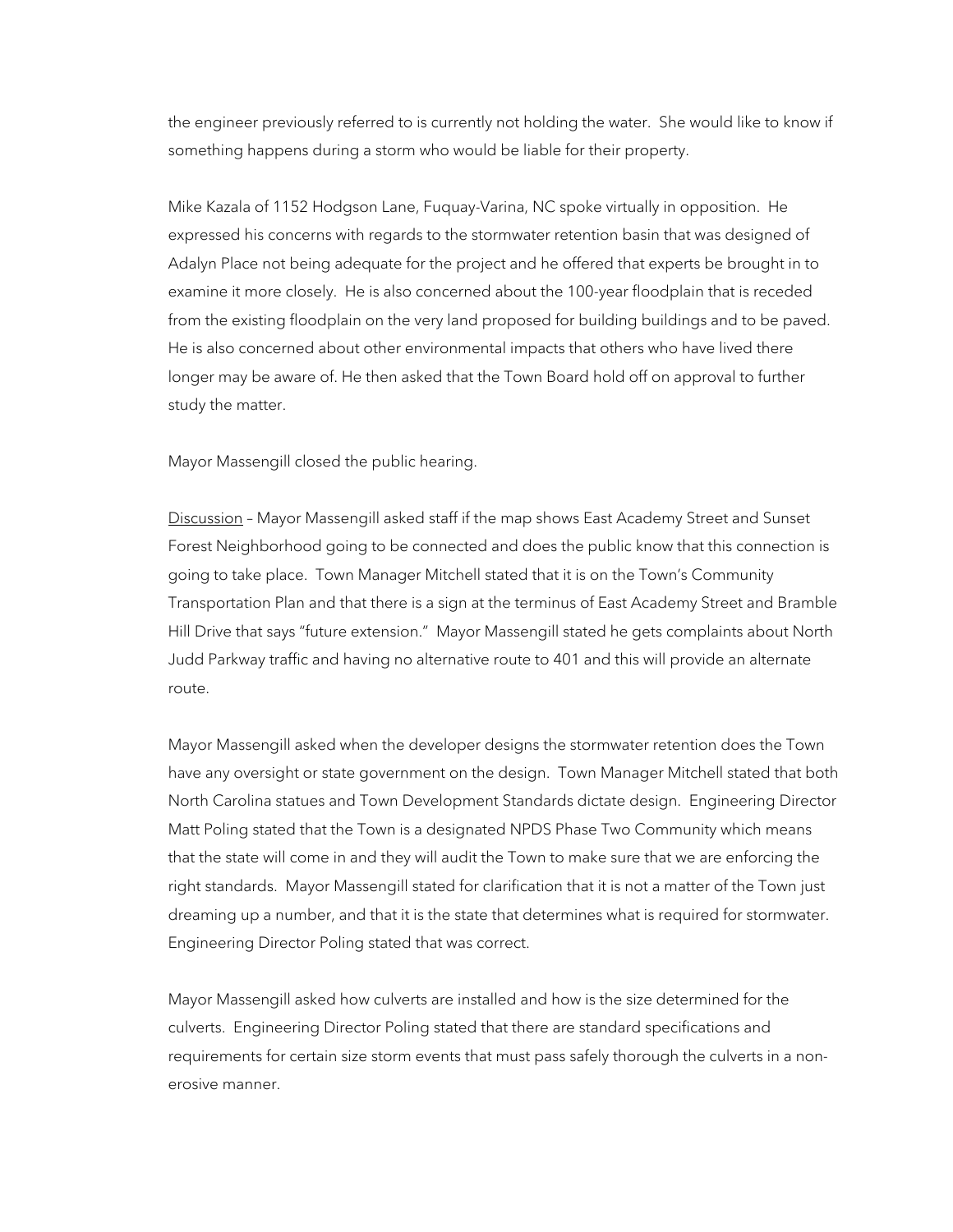Mayor Massengill asked what the rules were in building in a 100-year floodplain. Engineering Director Poling stated that he thinks there is some confusion between flood hazards soils and FEMA floodplains. He explained that FEMA 100-year floodplain states that if you build in a FEMA floodplain you are required to have floodplain insurance for the mortgage company to give you a loan to purchase a home. Flood hazard soils are an indication that there is a potential for floods, and they are not regulated. He stated that Adalyn Place and the townhomes does not have any residential structures that are in the FEMA floodplain. Mayor Massengill asked would the Town allow a building to be built in a floodplain. Engineering Director Poling stated that there is a FEMA floodway that is more restricted than the floodplain which are the outer boundaries of the FEMA floodplain. He stated that you can encroach into the outer boundaries of the FEMA floodplain, but you can't build in the FEMA flood way. He stated that you can encroach into a floodplain enough to raise the flood one foot and that designates the boundaries of the floodway.

Mayor Massengill asked what regulates the runoff water as it relates to best management practices (BMP) and drainage for a retention pond. Engineering Director Poling stated that the regulations require that the one, two and ten-year storm events are no different between the pre-construction and post-construction storm event which is the case for Adelyn Place.

Mayor Massengill stated that the one year, two year and ten-year rain events are based on previous data and that you cannot have more water leave the site than was leaving the site beforehand. He also asked what kind of account you will take regarding the existing issues that they may have for this project. Engineering Director Poling stated that the stormwater pond that is collecting runoff from both sites retains the 100-year storm event in a safe manner and gives about one foot freeboard. He stated that the drainage area that comes through Northwyck is over 400 acres. Engineering Director Poling stated that the drainage area starts all the way to Judd and Main Street and goes all the way to Sunset, Purfoy, Main and then comes down Purfoy, all the way to North Holland. Mayor Massengill ask how the drainage is decided. Engineering Director Poling stated that it is natural erosion over the years.

Commissioner Harris asked how frequently the State audits the Town's stormwater runoff oversight program. Engineering Director Poling stated that the State will look at the Town's calculations and plans once every three to four years due to 100 (+) communities that they must audit throughout North Carolina. They will also visit if there is an illicit discharge or water quality issue. Director Poling stated that when the Town issues a notice of violation the Town always carbon copies the State.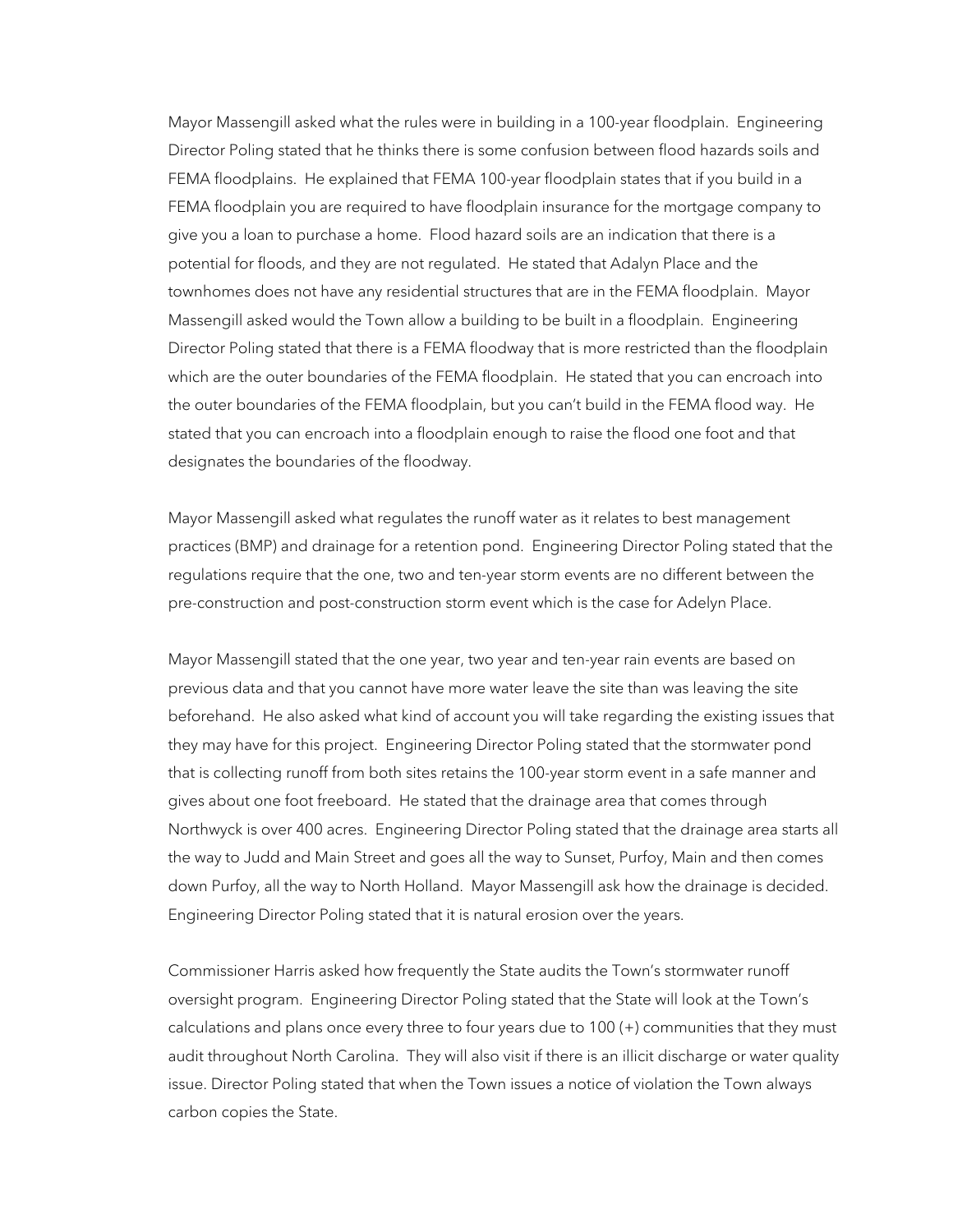Mayor Massengill asked if citizens can also file a complaint to the Town or the State. Engineering Director Poling stated that a citizen can file a complaint as well.

Mayor Massengill asked about the process for notifying adjacent property owners for a zoning map amendment. Planning Director Davison stated that the Town is required to notify neighbors within 200 feet of the subject property in accordance with our ordinances and state statues.

Mayor Massengill asked if a RMD district could allow townhomes if it is not conditioned. Planning Director Davison stated that was correct. She stated that Adalyn place had a condition on their zoning that it was single family detached homes only.

Mayor Massengill stated that if the two-acre portion is denied tonight, the developer can still develop the 12 acres that is already zoned RHD and develop townhomes without conditions and this board cannot stop the development at that point. He stated that by putting conditions on the property that is allowing the Town and the Town Board to have some say in what gets developed there. Planning Director Davison stated that was correct and it guarantees a higher quality, variety, and the amenities to be specified specifically.

Commissioner Watson stated for clarification that if the rezoning was denied tonight that the developers basically would not have to follow the 19 conditions. Planning Director Davison stated that her statement was correct.

Commissioner Gardner stated that with the conditions on the rezoning the developer could have 10 townhome buildings on an acre and without the conditions the developer could have as many as 16 per acre, so these conditions are making it less dense. Planning Director Davison stated that her statement was correct.

Commissioner Haynes asked how the Town was observing stormwater conditions on properties built before our stormwater standards were in place. Commissioner Gardner also wanted to know what recourse citizens have if they are unhappy with the stormwater management in their area. Engineering Director Poling stated the Town maintains stormwater within the public rightof-way and we don't go on private property. He stated that stormwater ponds are inspected annually, and the owners are required to inspect their devices annually as well. Mayor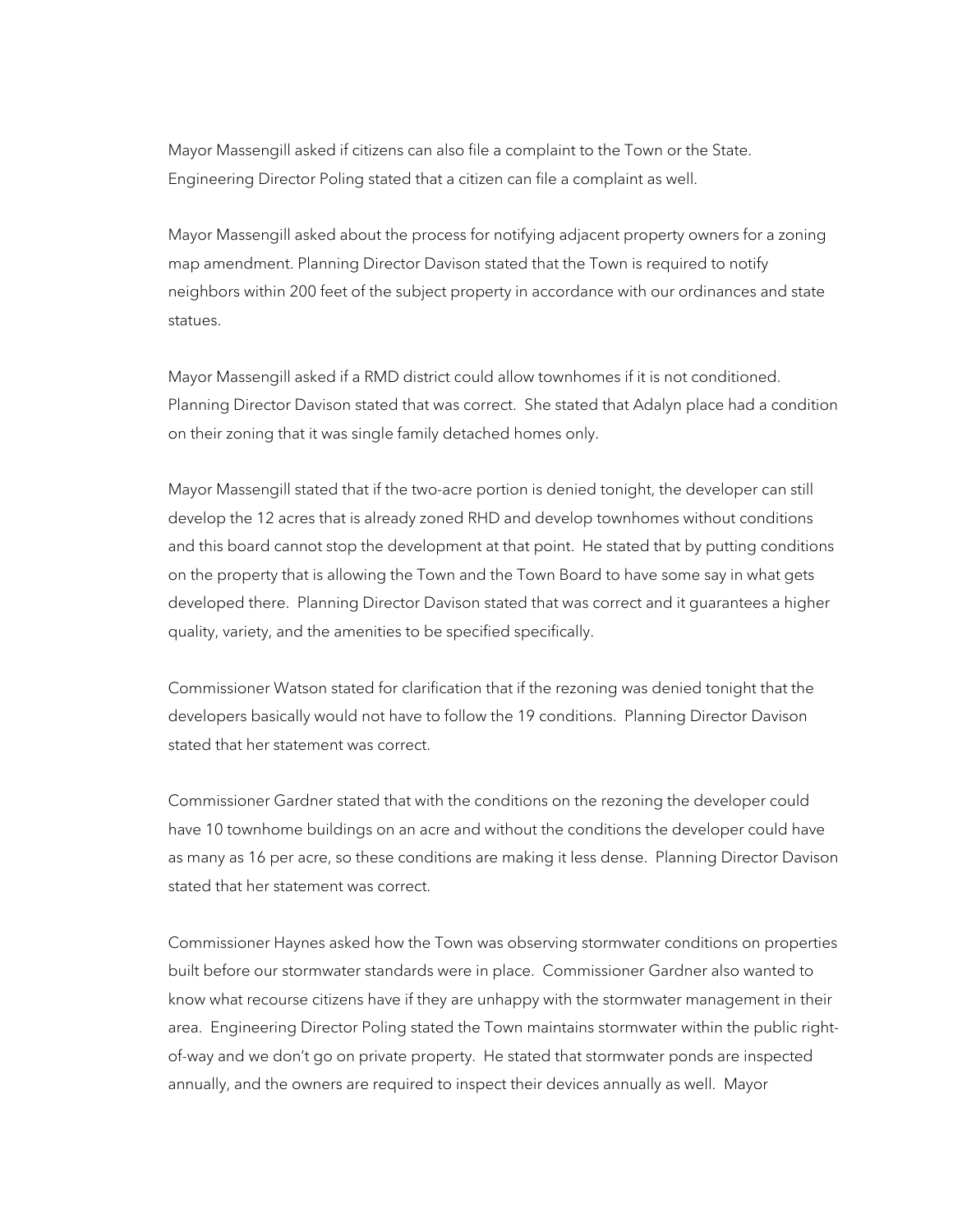Massengill stated that the public can reach out to the Town's Engineering Director Matt Poling or management.

Recommendation – Approve REZ-2021-09, a zoning map amendment at 0 Bevis Marks Drive & a portion of 260 Bramblehill Drive, from the Residential High Density (RHD) Zoning District, Residential Low Density (RLD) Zoning District, and Residential Medium Density Conditional Zoning District (RMD-CZD) to the Residential High Density Conditional Zoning District (RHD-CZD) and the corresponding Land Use Plan amendment from Mixed Use Neighborhood (MUN) to Townhome Community (TC) as it is reasonable and in the best interest of the public for the reasons identified by management and staff.

MOTION: Mayor Pro-Tem Smith SECOND: Commissioner Gardner MOTION RESULTS: Passed (4-1) (Commissioner Harris voted in opposition to the motion citing environmental concerns.)

7C Town Code Amendment - Town of Fuquay-Varina - Land Development Ordinance (LDO) Amendment #16 - CTA-2021-05

Purpose - To consider a proposed text amendment to the Town Code of Ordinances, Part 9 Land Development Ordinance, Amendment #16 that addresses several areas for improvement.

Staff Comments – Planning Director Pam Davison entered the agenda abstract and supporting documents for this agenda item into the official record of the Town. He then provided general information about the agenda item and made the following remarks.

Town staff and the community have gained significant experience using the Land Development Ordinance (LDO) since its adoption in December 2016 and a better understanding its intent and proper function. As a result, this amendment seeks to harness that experience in the form of clarifications and technical corrections to the LDO's language.

The proposed changes are as follows: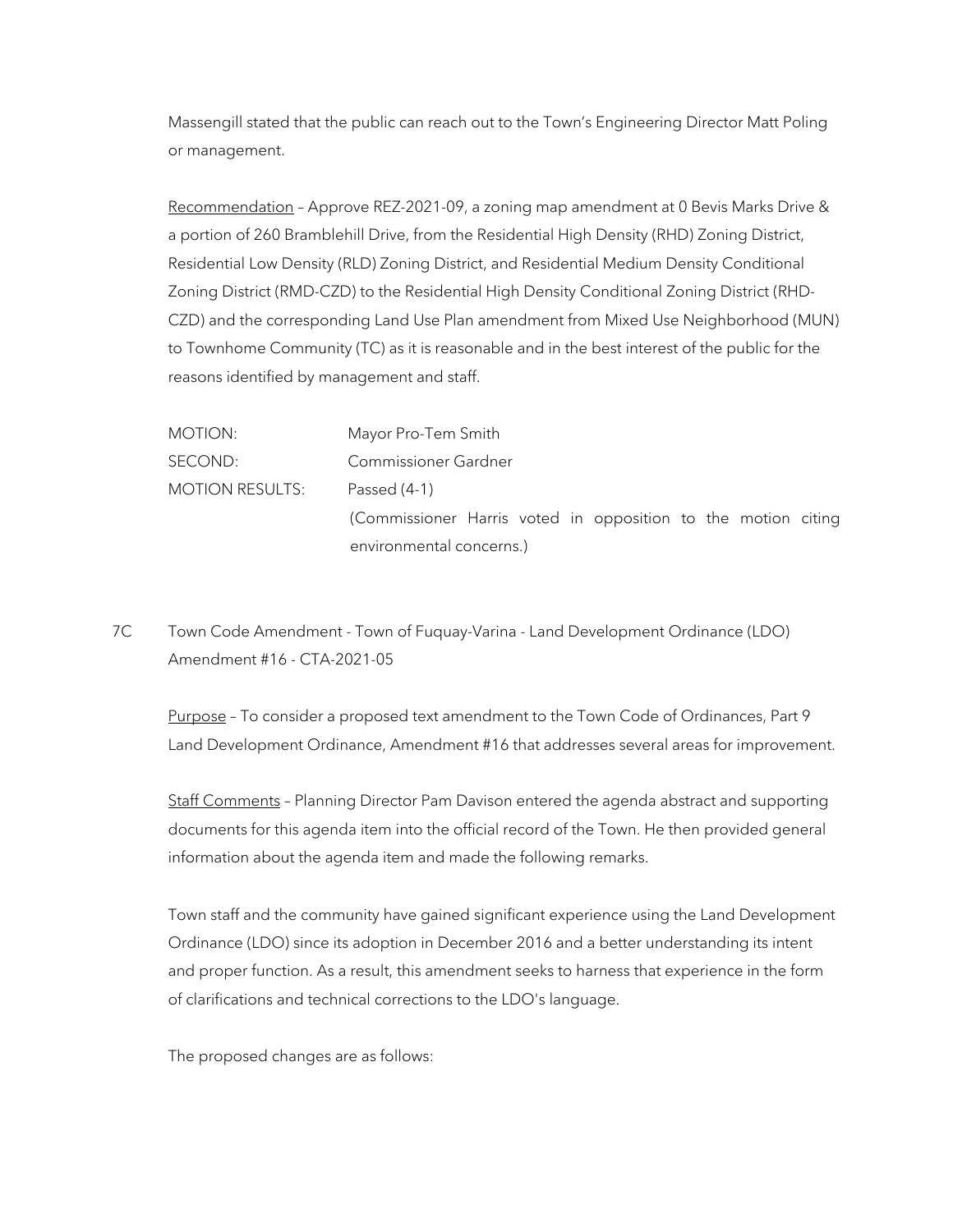Section 1, Article F:

• Article F has undergone a complete rewrite and is attached herein as Attachment A. Changes included are:

- A consolidation of the permitted use table with the form-based permitted use table, which was previously part of Appendix B.
- A comprehensive restructuring of the permitted use table factoring in modernized land development uses.
- The development standards which accompany the permitted use table have been amended to provide clarity, correct clerical errors, and update the use regulations to respond to modernized development land uses.

Section 2, Article G:

- Clerical errors have been edited in section 9-1305 that indicate the date for which the standards apply.
- Language has been removed from section 9-1309 and compiled in section 9-1255. Previously there were additional development standards for accessory structures listed here that were more appropriately located in the accessory structure section of Article F, Section 9-1255.

Section 3, Article H:

• The allowance for parapets to be included as an architectural treatment for commercial buildings has been removed.

Section 4, Article K:

• Language has been added to section 9-1502 that nonconforming places of worship existing at the time of this amendment will be permitted to expand upon approval of a Special Use Permit and site plan.

Section 5, Article M:

• Language has been added to section 9-1606 that requires developers to provide as a covenant of a subdivision and enforceable by the homeowners' association, provisions that easement can be granted to the Town on common areas owned by the homeowners' association without the action of bringing lot owners together (joinder).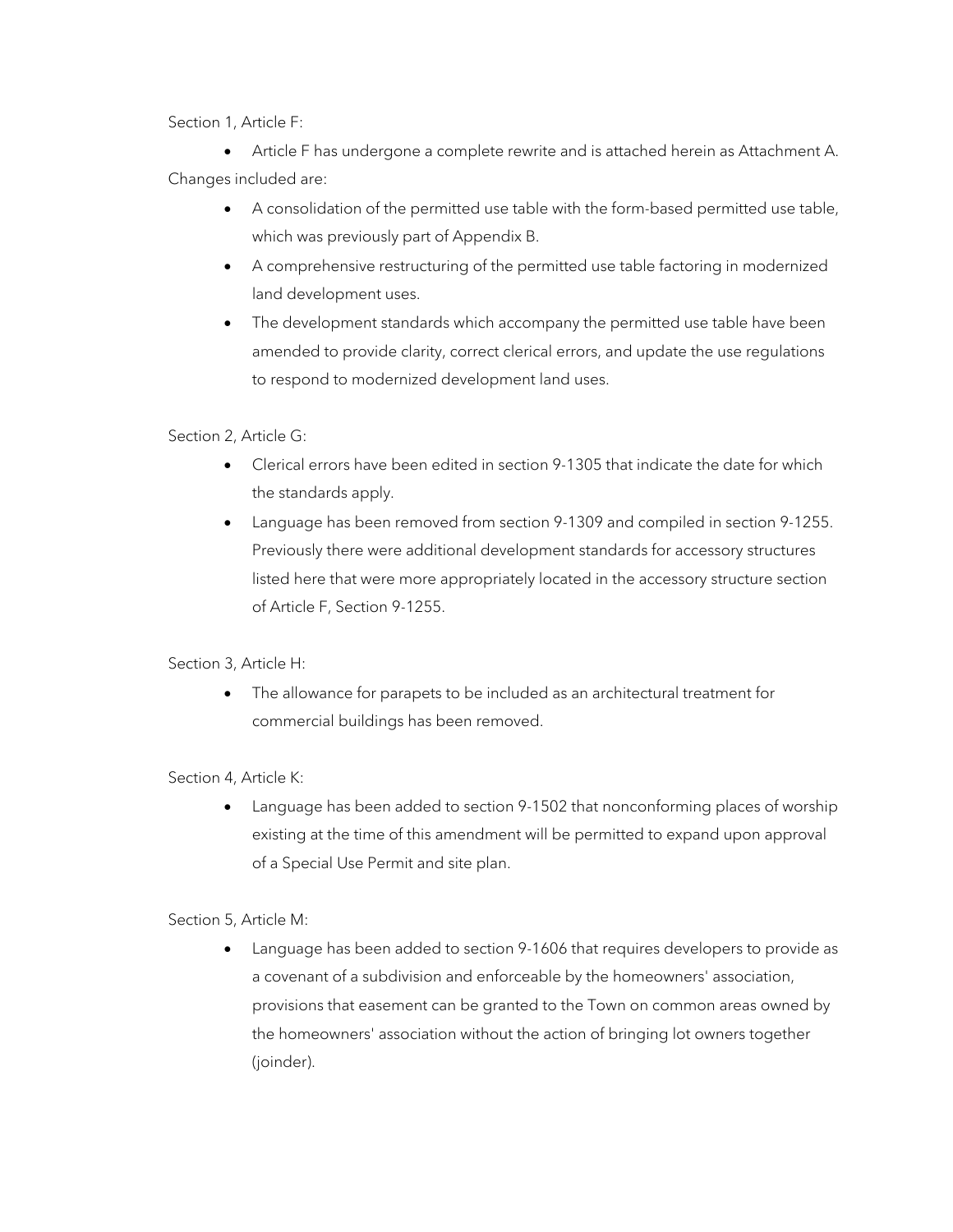- Language has been removed from section 9-1606 that required cross-access between industrial uses. Cross-access is not typically encouraged between industrial and non-industrial site uses.
- A grammatical error has been edited in section 9-1611 where the term "Low Density Residential (LDR)" was used instead of "Residential Low Density (RLD)".

Section 6, Article N:

- Language has been added in this section that indicates that all privately owned, LDO-required, off-street parking lot lighting is required to be maintained and operational.
- The option for gravel to be used as a residential parking material has been removed to be consistent with the standards in other sections of the LDO.

# Section 7, Article O:

- Language in section 9-1710 indicating that buffers are only required between nonresidential uses has been removed. It has been the practice of staff to require buffers anywhere the LDO otherwise requires. This language is contradictory to other sections of the LDO.
- Language has been removed from section 9-1713 that placed an unreasonable standard on landscape plantings in the Type C buffers. The language now achieves the same result without user confusion.

Section 8, Article P:

• Language has been removed from sections 9-1752 & 9-1753 that instituted staggered terms for both the Planning Board and Board of Adjustment. The terms are overly complicated and do not achieve the intended result. All Planning Board and Board of Adjustment members will serve three (3) year terms without exception. Staggering of terms has happened organically, so that required staggering is no longer necessary.

Section 9, Article Q:

• The requirement for system development fees (water and sewer) has been removed from this section as it is no longer applicable per State statutes. In 2021, the Town stopped collecting system development fees at the time of final plat, and now collects fees at the time of building permit application, in compliance with North Carolina General Statutes.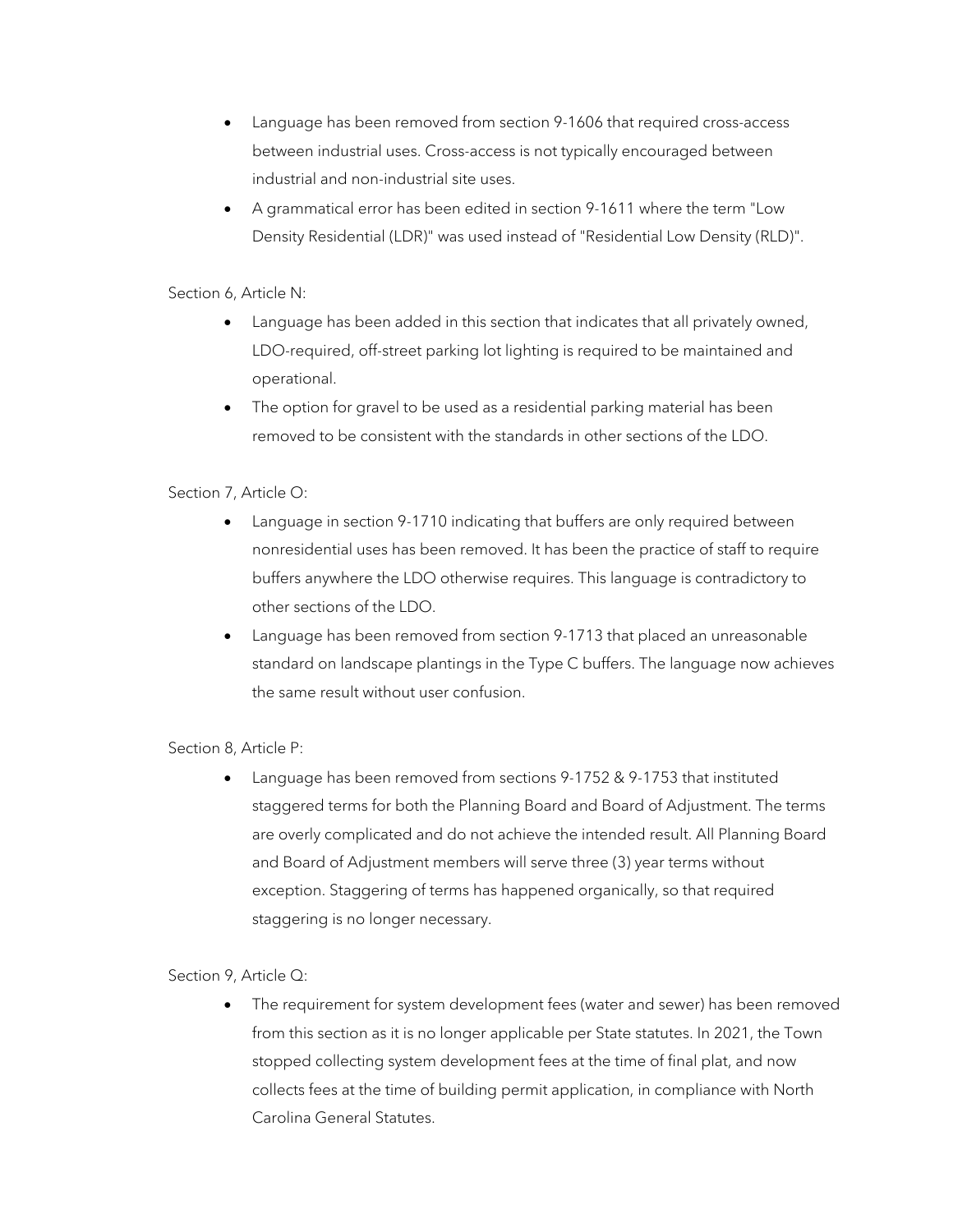- Two references to Article F in section 9-1808 have been updated to conform with the changes made in Article F.
- A grammatical error has been fixed in section 9-1808 where the word "Site" was spelled "Sire".
- The requirement for a pre-submittal meeting has been added to the section on Street Closures. Previously this was not a requirement, but staff feels pre-submittal meetings for this process will be valuable in ensuring accuracy and efficiency of submittals. Additionally, it has been clarified that the submission of a Street Closure application should be made to the Planning Department, rather than the Town Clerk. While the Town Clerk is ultimately responsible for facilitating the approval, the Planning Department collects and processes the requests and forwards it to the Town Clerk.

Section 10, Article S:

• Article S has undergone a rewrite to align with the changes made in Article F, as well as clarify, condense, and modernize some definitions. It is herein included as Attachment B.

# Section 11, Appendix A:

• An error has been corrected in section 9-2003 that indicated the section was referring to the Downtown Center-1 district, when it was referring to Downtown Center-2 instead.

Section 12, Appendix B:

Several edits have been made to Appendix B to align it with changes made to the permitted use table. Previously, Appendix B had a separate permitted use table that addressed permitted uses in the Form-Based Districts of Residential Mixed-Use, Neighborhood Mixed-Use, and Urban Mixed-Use. In practice, this was confusing and not user friendly. Condensing the two (2) permitted use tables gives the user a single place of reference when researching permitted uses. This section's amendments include two tables which are included herein as Attachments C & D.

Section 13, Appendix D:

• A grammatical error has been corrected in section 9-5000.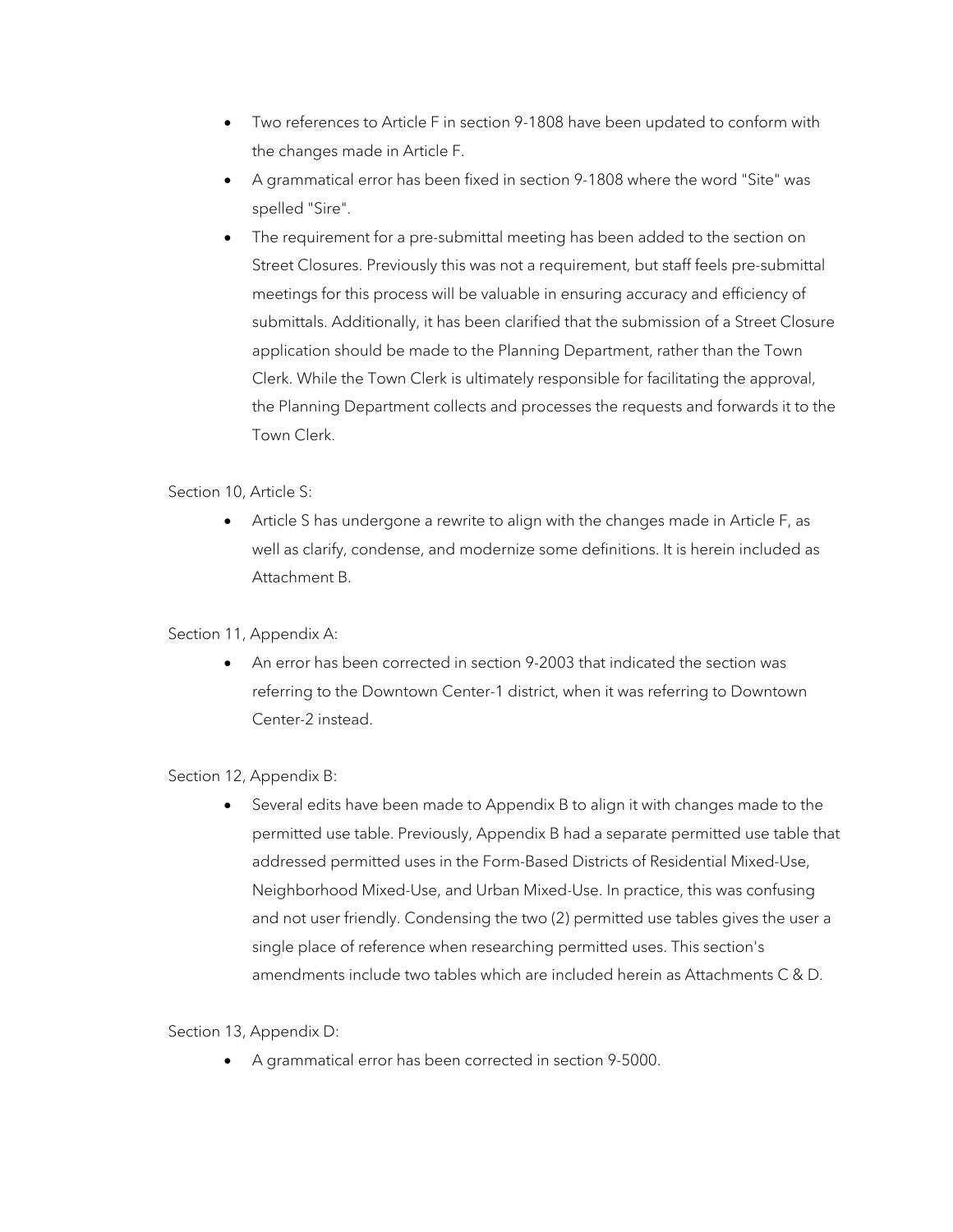Management and staff recommend approval of the proposed Town Code Amendment. It is reasonable and, in the public's, best interest, as it improves upon the Land Development Ordinance's intent to modernize, provide sustainability, and allows for ease of use and enforcement, specifically concerning the Town's current development standards.

At the December 20, 2021 regular meeting, the Planning Board unanimously voted to recommend approval.

Public Hearing - The public hearing was opened. No one chose to speak in favor of, or in opposition (in person or virtually) to the proposed Town Code Ordinance Amendment CTA-2021-05.

Discussion - There was no discussion from members of the Town Board regarding this matter.

Recommendation - Continue the Public Hearing and table consideration until the February 7, 2021, Town Board meeting for further study.

| MOTION:                | Mayor Pro-Tem Smith        |
|------------------------|----------------------------|
| SECOND:                | <b>Commissioner Harris</b> |
| <b>MOTION RESULTS:</b> | Passed Unanimously (5-0)   |

## CONSENT AGENDA

8A Utility Allocation Request - Providence Oaks Subdivision - 75 Lots and Amenity Center

Purpose – To consider a Utility Agreement Allocation Request for the Providence Oaks Subdivision for 23,500 gpd sewer and 28,300 gpd water.

Recommendation – Approve the recommended utility allocation request for Providence Oaks Subdivision (75 Lots and Amenity Center) as presented and recommended.

8B Recreation Unit Fee-In-Lieu - Providence Oaks Subdivision - SUB-PR-2021-05

Purpose –To consider acceptance of a fee-in-lieu for Recreation Unit Fees for Providence Oaks Subdivision in the amount of \$215,125.17.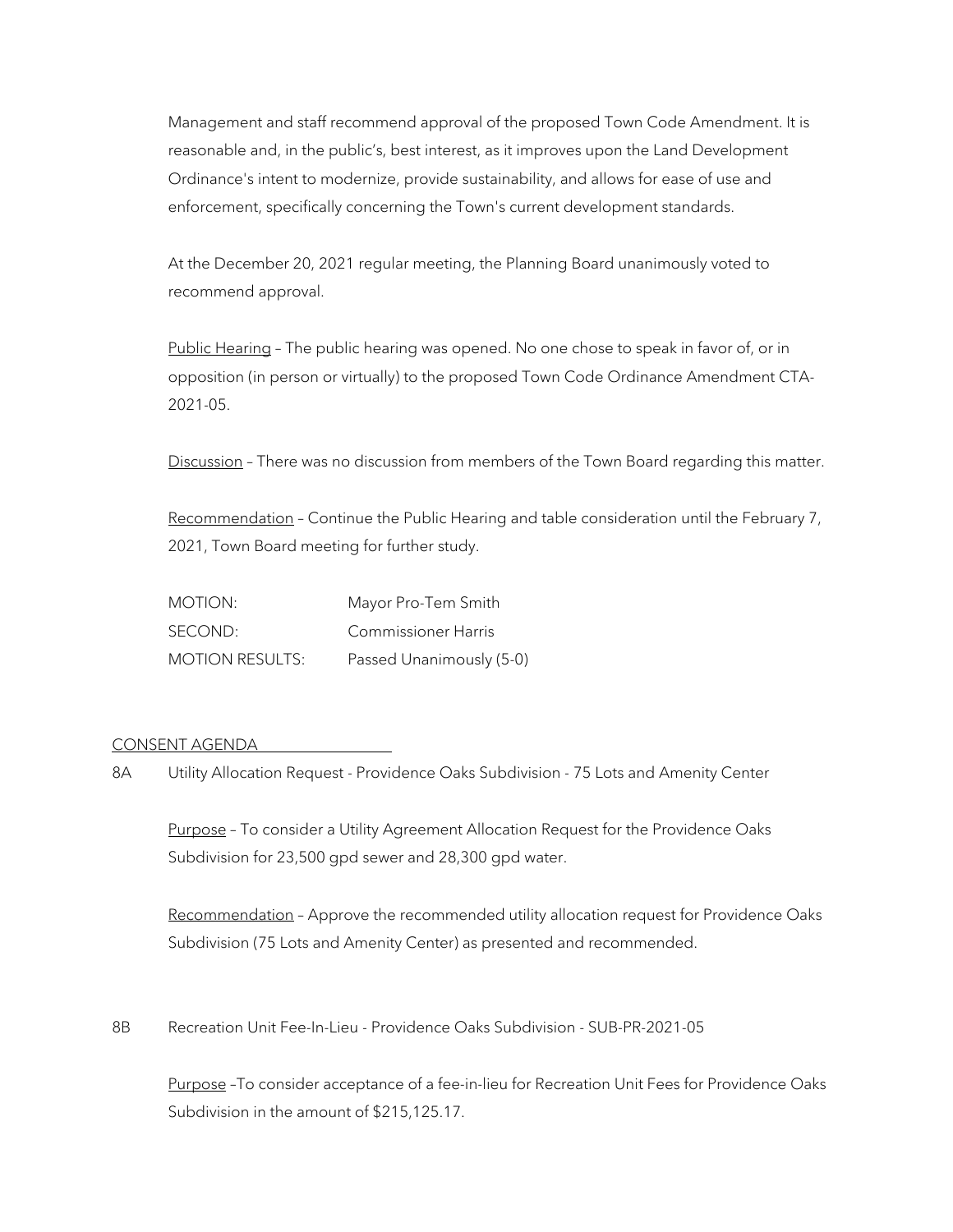Recommendation – Approve the fee-in-lieu request for Providence Oaks Subdivision in the amount of \$215,125.17 for Recreation Unit Fees as presented and recommended.

8C Sign Easements - Historic Markers - Consolidated School and Fuquay Springs High School

Purpose -To consider authorizing the Town Manger to execute easement documents for the installation of historic markers at the Fuquay Consolidated School and Fuquay Springs High School sites.

Recommendation – Authorize the Town Manager to execute easement documents for historic markers at the Fuquay Consolidated School and Fuquay Springs High School locations subject to approval by the Town Attorney as to form.

A motion was made to approve Consent Agenda items 8A-8C.

| <b>MOTION</b>          | Mayor Pro-Tem Smith        |
|------------------------|----------------------------|
| SECOND:                | <b>Commissioner Watson</b> |
| <b>MOTION RESULTS:</b> | Passed Unanimously (5-0)   |

## ITEMS REMOVED FROM CONSENT

9A There were no items removed from the Consent Agenda for separate consideration.

## ADMINISTRATIVE REPORTS

10A Preliminary Subdivision Plat – Providence Oaks Subdivision - SUB-PR-2021-05

Purpose - To consider a preliminary subdivision plat submitted by CE Group, Inc. for the Providence Oaks Subdivision located at 1408, 1409, 1420, 1501, 1520, and 1524 Rodgers Road.

Staff Comments – Planning Director Davison entered the agenda abstract and supporting documents for this agenda item into the official record of the Town. She then provided information about the agenda item by making the following remarks.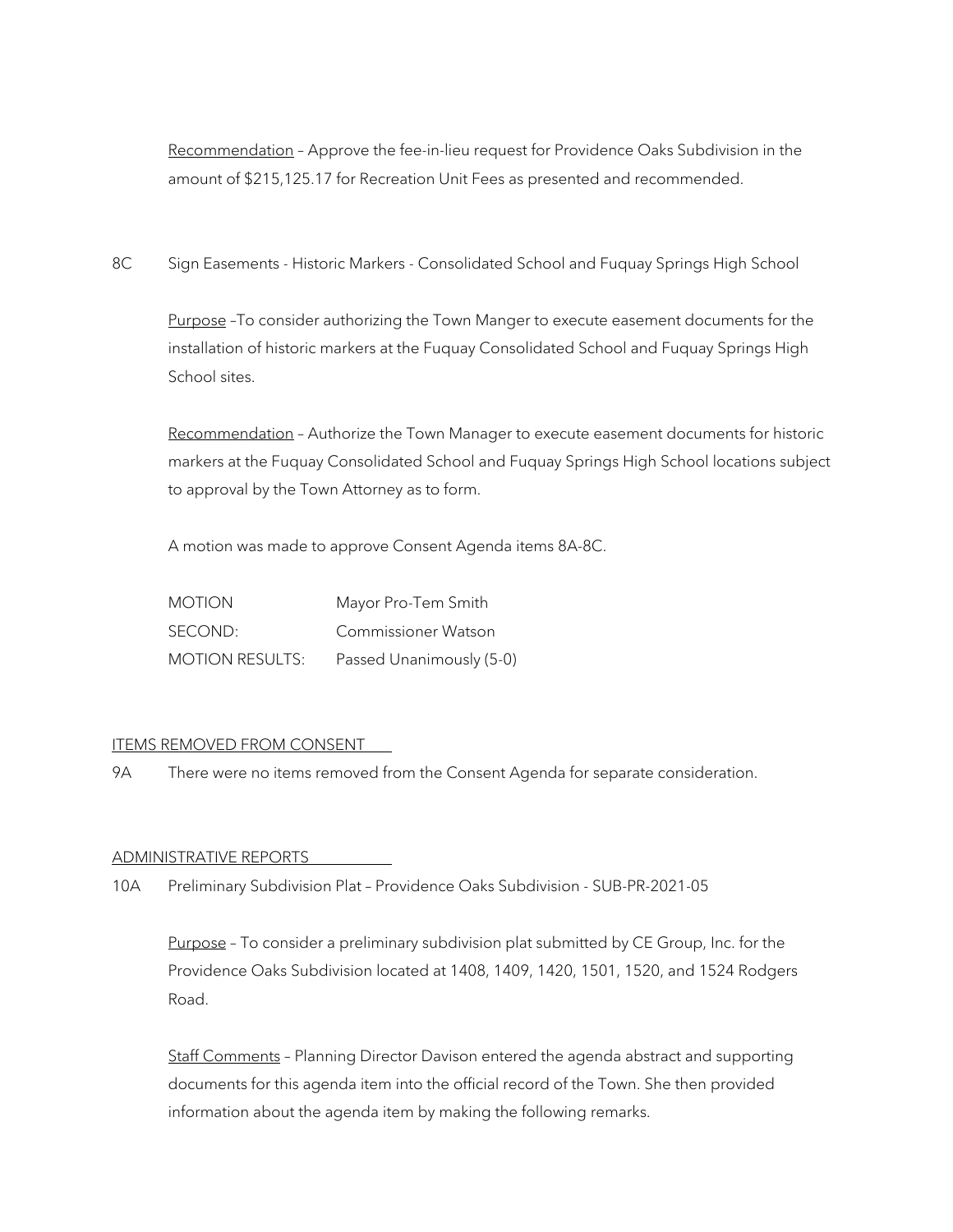The submitted preliminary subdivision, Providence Oaks Subdivision, is located at 1408, 1409, 1420, 1501, 1520, and 1524 Rodgers Road on 103.609 acres in the Residential Medium Density Conditional Zoning District (RMD-CZD). The following conditions are proposed site-specific standards for the subject property:

- 1. Vinyl siding is not permitted. Vinyl windows, decorative elements, and trim are permitted.
- 2. Anti-monotony: No unit shall be constructed with an exterior elevation or color palette identical to the unit on either side or directly across the street.
- 3. ROW Visibility: Any side or rear façade visible from an existing or proposed public ROW shall have a covered or enclosed porch and/or decorative trim or shutters around all windows.
- 4. Façade Treatment: There shall be a minimum of 24" of masonry material at the base along the front façade and surrounding entryway, including an overall 25% minimum masonry (a minimum of 50% of all homes shall include 25% minimum masonry). Each façade shall include shutters. The colors of masonry and siding will vary from home to home per plan.
- 5. Garage Doors: Garage doors shall contain windows, decorative details, and/or carriage style adornments. Each home shall have a minimum of a two-car garage.
- 6. Glazing: Each unit shall have a front door with a minimum of 25% glazing, transom, and/or door sidelights.
- 7. Each home shall have a covered entryway.
- 8. Townhomes, Duplexes, Triplexes, and Quadplexes are not permitted.
- 9. A 20' Type B perimeter buffer shall be provided for the entire development. The developer will strive to maintain the existing vegetation in the open space.
- 10. Three Single-Family lot sizes will be provided: 6,000, 7,500, and 9,000 square feet.
- 11. No one lot size shall comprise less than 15% of the total platted lot count. No one lot size shall contain more than 50% of the total platted lot count.
- 12. Maximum density for the overall development shall not exceed 3.25 units per acre.
- 13. The development shall provide a minimum of 25% Open Space.
- 14. Perimeter buffers shall be in common open space and maintained by the Homeowner's Association.
- 15. The development shall provide a minimum of three pocket parks. Pocket parks will be sodded and include a use consisting of one or more of the following: flower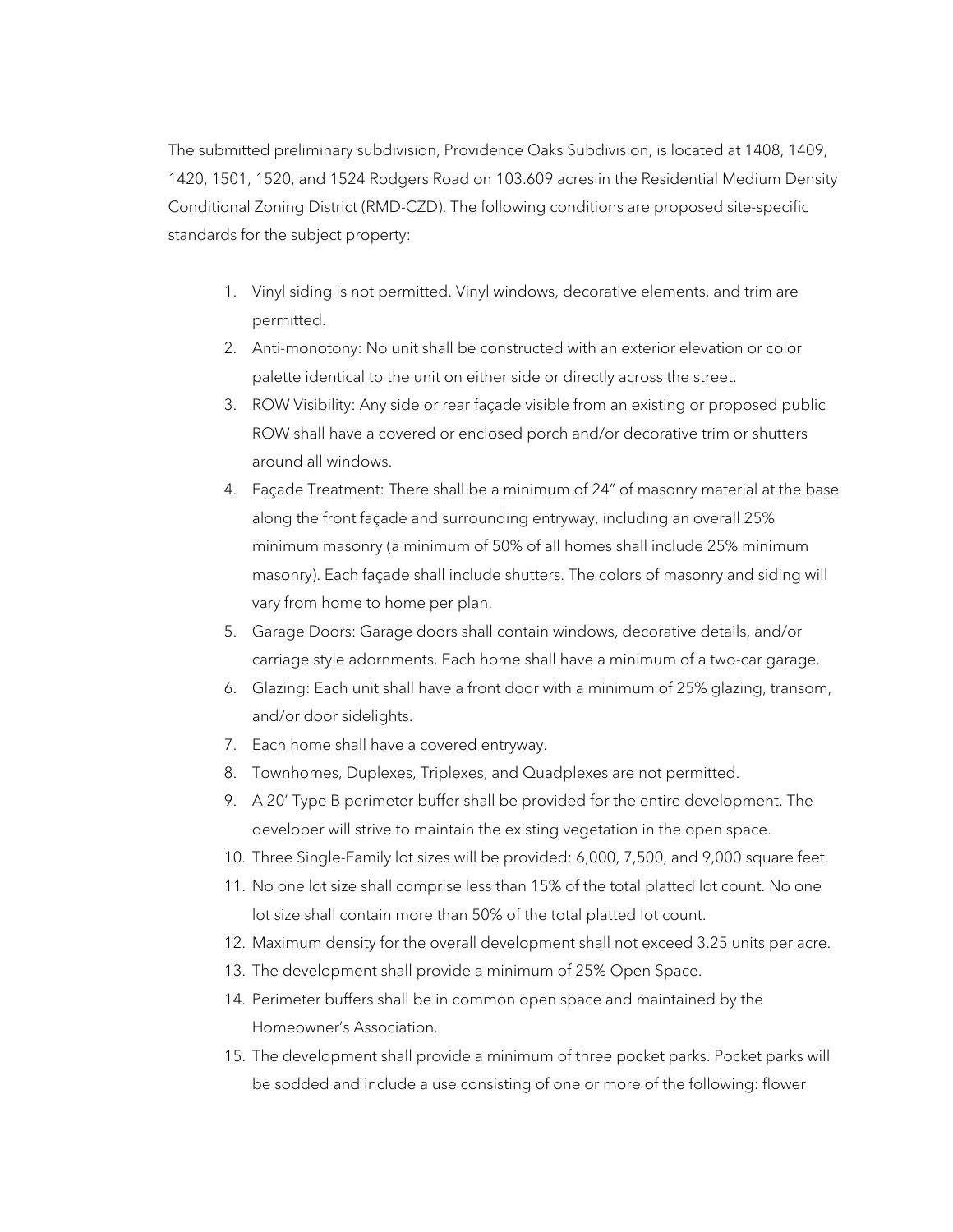gardens, cornhole (or similar lawn games), vegetable gardens, exercise circuit, or other use approved by the Town of Fuquay-Varina Planning Department.

- 16. The development shall provide a minimum 5' wide trail around the large pond on the parcel identified as PIN 0665148249, which shall be maintained by the Homeowner's Association.
- 17. The development shall have an amenity package that will include at least the following: pool, pool house, tot lot, and dog park.
- 18. Rogers Road shall be paved, to Town standards, from the intersection of Angier Road and then west and south to the Harnett County line.

The preliminary subdivision plat proposes 281 single family lots, meeting the standards for open space subdivision developments. The minimum required lot size permitted is 6,000 square feet (per approved rezoning conditions). The minimum lot size provided is 6,000 square feet with the average lot size of 7,629.50 square feet. In compliance with the zoning condition mandating three lot sizes, 140 lots or 49.8% will be minimum 6,000 square feet, 72 lots or 25.6% will be minimum 7,500 square feet, and 69 lots or 24.6% will be minimum 9,000 square feet.

Following the 25% open space requirement for subdivision developments, a minimum of 25.068 acres of overall open space with 5.014 acres of common green area is required. There are 33.438 acres of overall open space with 5.380 acres of common green area provided.

Vehicular access to all four phases of the subdivision will be provided via Rodgers Road. A continuation of Bellevue Manor Drive from the adjacent Geneva Subdivision will provide additional access to development's Phase 4.

Rodgers Road is a local street and currently is a 60-foot right-of-way with 2 unpaved lanes. Per approved rezoning conditions, this development will be responsible for paving Rodgers Road from the intersection of Angier Road to the Harnett County line. Sidewalk, curb, and gutter will be added along the project frontage. This development is also responsible for right-of-way dedication and construction of the interim cross-section of the future Fuquay-Varina Parkway in two locations, north of Phase 1 and south of Phase 4.

The subdivision will provide three (3) stub roads in the contiguous Phases 1 and 2, three (3) stub roads in Phase 3, and one (1) stub roads in Phase 4 for future connections to the site.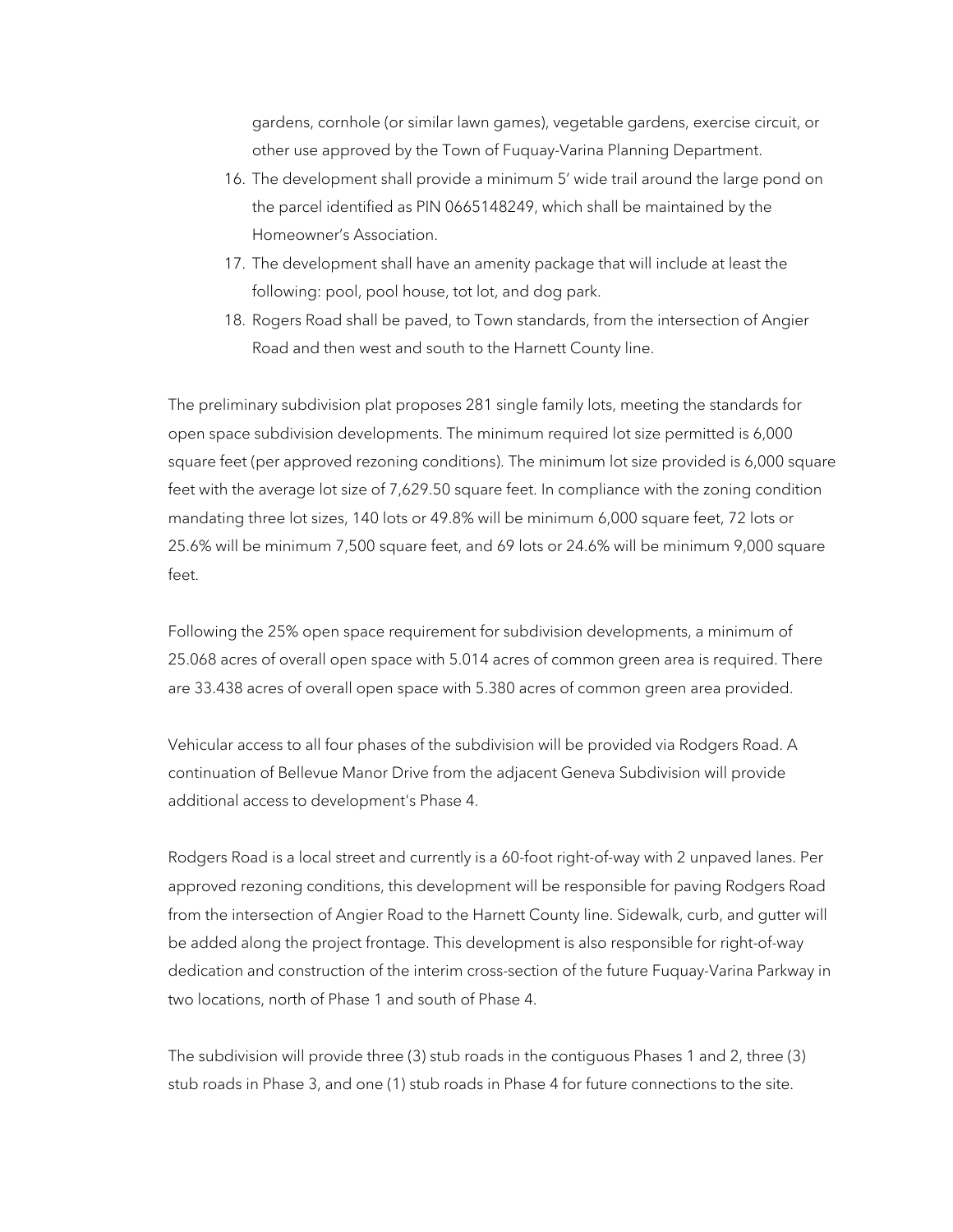The current carrying capacity of Rodgers Road is 10,500 average daily trips (ADT). Traffic counts for Rodgers Road are not available.

Public water and sewer are available to serve the subject property. Utility infrastructure will be installed by the developer.

The proposed preliminary subdivision plat meets all Town requirements, as such management and staff recommend approval. At the December 20th, 2021 regular meeting, the Planning Board found the subdivision plat consistent with town requirements and voted unanimously to recommend approval.

Discussion - There was no discussion from members of the Town Board regarding this matter.

Recommendation – Approve the Providence Oaks preliminary subdivision plat SUB-PR-2021-05, as presented and recommended.

MOTION: Commissioner Harris SECOND: Commissioner Haynes MOTION RESULTS: Passed Unanimously (5-0)

10B Consultant Selection - Construction Management at Risk Services - Community Center North

Purpose – To approve consultant / professional services selection of the Construction Management at Risk (CMAR) firm for the Community Center North / Senior Center Project.

Staff Comments – Parks and Recreation Director Cox entered the agenda abstract and supporting documents for this agenda item into the official record of the Town. He then provided information about the agenda item by making the following remarks.

As the Town Board is aware, the Town has retained HH Architecture and their consultants for architectural design services for the Community Center North Project and recently commenced the Schematic Design Phase. Town management and staff have researched opportunities to maximize the success of Town facility construction projects and have found that the Construction Management at Risk (CMAR) delivery method is a tool that many other public entities in North Carolina have had success with delivering quality projects while mitigating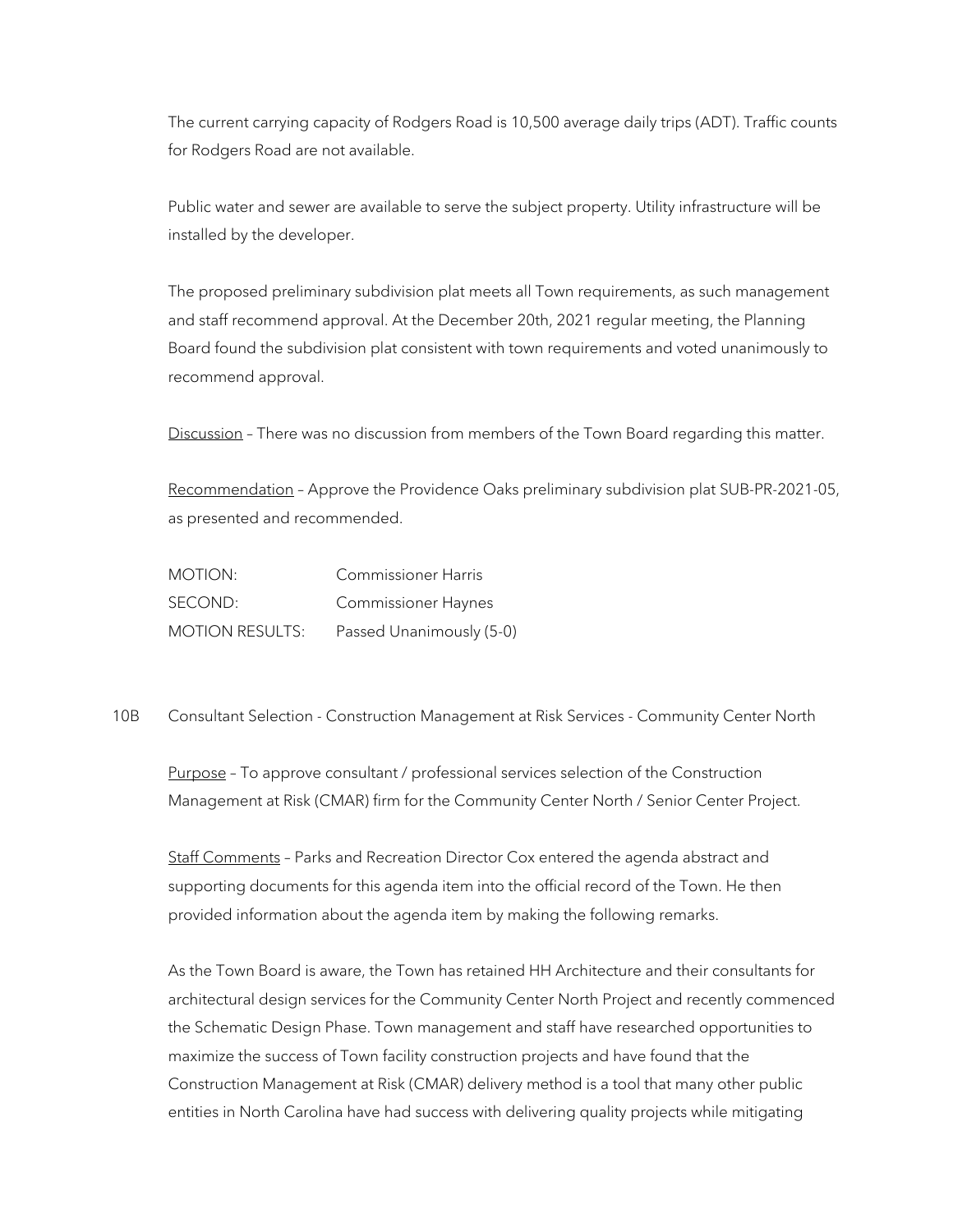schedule, financial, and legal risk for the Town. CMAR has become a common and popular tool for municipalities, counties, and school districts, and the best practice is to engage a Construction Manager (CM) early in the schematic design phase of the project so that the construction manager can work collaboratively with the architect to review proposed designs for constructability and clarity. This advanced planning collaboration can reduce schedule risk and minimize the likelihood of change orders during the construction process. Additionally, the CMAR process will allow the construction manager to prequalify and reach out to subcontractors and bid out a project in smaller trade packages which has improved small, women, and minority owned business participation on public projects. Upon award of bids, the CMAR firm will establish a guaranteed maximum price with the Town and will be paid a fee based on percentage of construction cost to manage the project to the final budget.

Under NC G.S. §143-64.31, Construction Manager at Risk firms must be selected on the basis of demonstrated competence and qualification for the type of professional services required without regard to fee. After selection of a qualified CM, the Town and the selected firm will negotiate a contract for those services at a fair and reasonable fee with the best qualified firm. In November 2021, the Town issued a Request for Qualifications, and received 11 submittals. The review team including representatives from Town Management, Parks, Recreation, and Cultural Resources, Engineering, and Public Works were pleased to receive qualifications from a deep slate of well-qualified firms. Following review of submittals, the selection team narrowed the list to two finalists, Edifice and Balfour Beatty, which were interviewed on December 20, 2021. Following these interviews, Edifice was selected by the project team as the best qualified firm with Balfour Beatty as the second-best qualified firm, based on evaluation criteria including Project Approach and Understanding of the Project Objectives and Constraints, Experience on Similar Projects, Demonstrated Excellence with Projects of Similar Scope and Scale, Demonstrated Ability to Meet Project Schedule and Budget, Team organization and experience, and quality of submittal.

The CM contract will be performed in THREE Phases which are as follows:

## PHASE I PRE-CONSTRUCTION SERVICES:

Project Review, Value Analysis, Schedule Management, Logistics and Phasing Plan (site specific), Quality Control / Quality Assurance (QC/QA), Construction Cost Model / Estimates, Coordination of Contract Documents.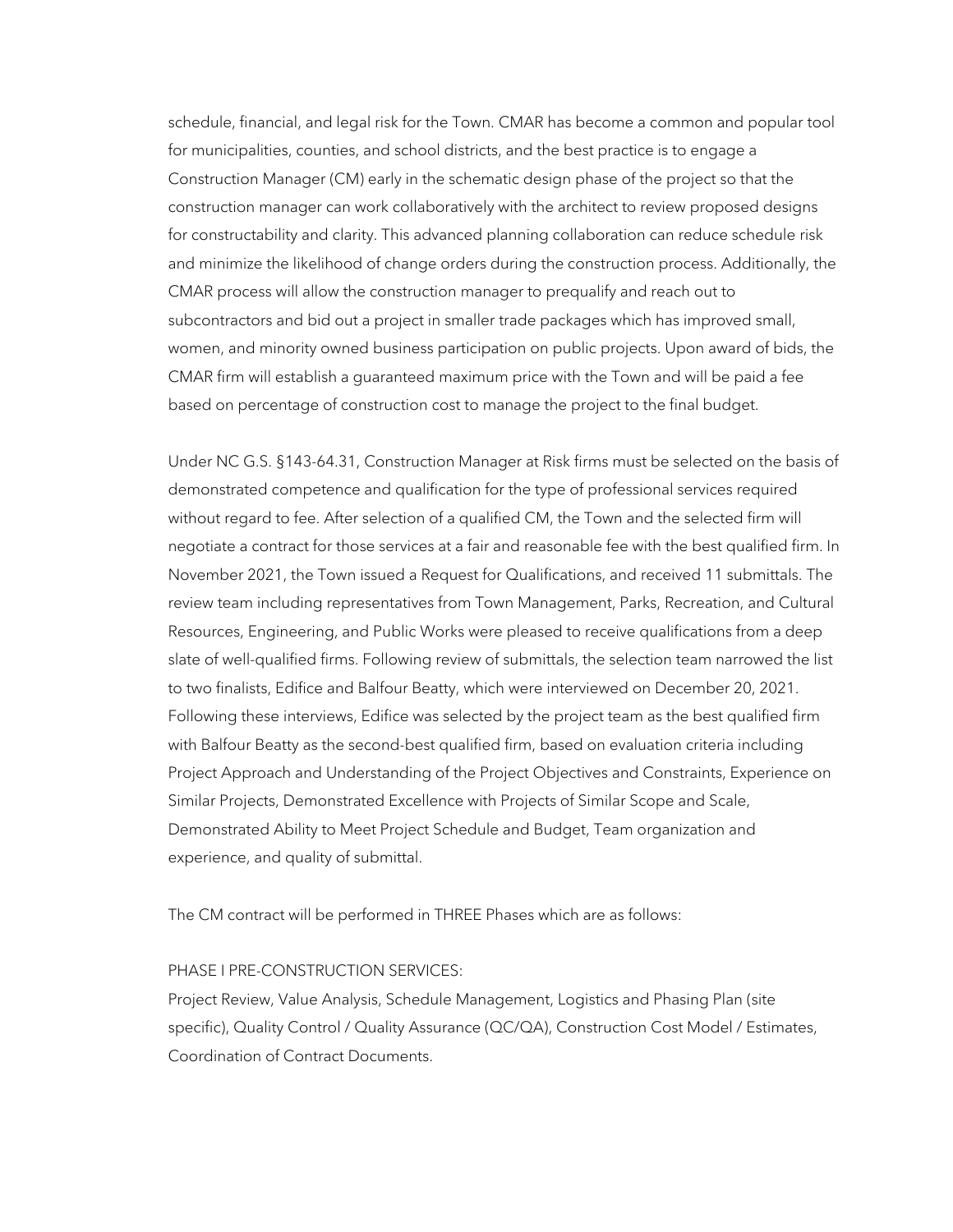## PHASE II PRE-CONSTRUCTION SERVICES/GMP:

Preliminary Guaranteed Maximum Price (PGMP) (with a Town option to not move forward with a GMP), Bidding Services (including bidder outreach, solicitation of bidders, prequalification of bidders, and opening and review of bids consistent with NCGS).

#### PHASE III CONSTRUCTION SERVICES:

The CM firm manages the construction project for the Town of Fuquay-Varina, as an open book project. A Guaranteed Maximum Price will be established based on the accepted subcontractor bids. The Construction Manager will manage all subcontractors on the project and schedule and hold regular meetings at which Owner, Architect, Construction Manager, and appropriate subcontractors can discuss the status of the work and provided monthly written reports to the owner and architect on work progress. The Construction Manager shall maintain a daily log containing a record of weather, subcontractors working on the site, number of workers, work accomplished, problems encountered, and other similar relevant data. The log shall be available to the Owner and Architect. The Construction Manager will be responsible for cost control, including regular monitoring of actual costs for activities in progress and estimates for uncompleted tasks and proposed changes. The Construction Manager shall identify variances between actual and estimated costs and report the variances to the Owner and Architect and shall provide this information in its monthly reports to the Owner, Owner's Designated Representative and Architect at regular intervals.

Town Management and staff have reviewed references and background information on both firms. Based on this information and the qualifications and experience shared in the RFQ response and interview, Management and staff are pleased to recommend selection of Edifice as the most qualified firm for this project with Balfour Beatty as the second most qualified. Per North Carolina General Statutes, Town management will attempt to negotiate acceptable scope and fee terms with the most qualified firm but would be able to move to the next most qualified firm if the two entities are not able to agree on a scope and fee. Subject to the recommended action this evening, a proposed contract with a scope and fee will be brought to a future Town Board Meeting for consideration.

Town management and staff anticipate bringing a negotiated scope and fee with terms to a future Town Board meeting. While this fee will need to be appropriated, it will be ultimately reimbursed with financing proceeds for pre-construction and construction services for the Community Center North Project.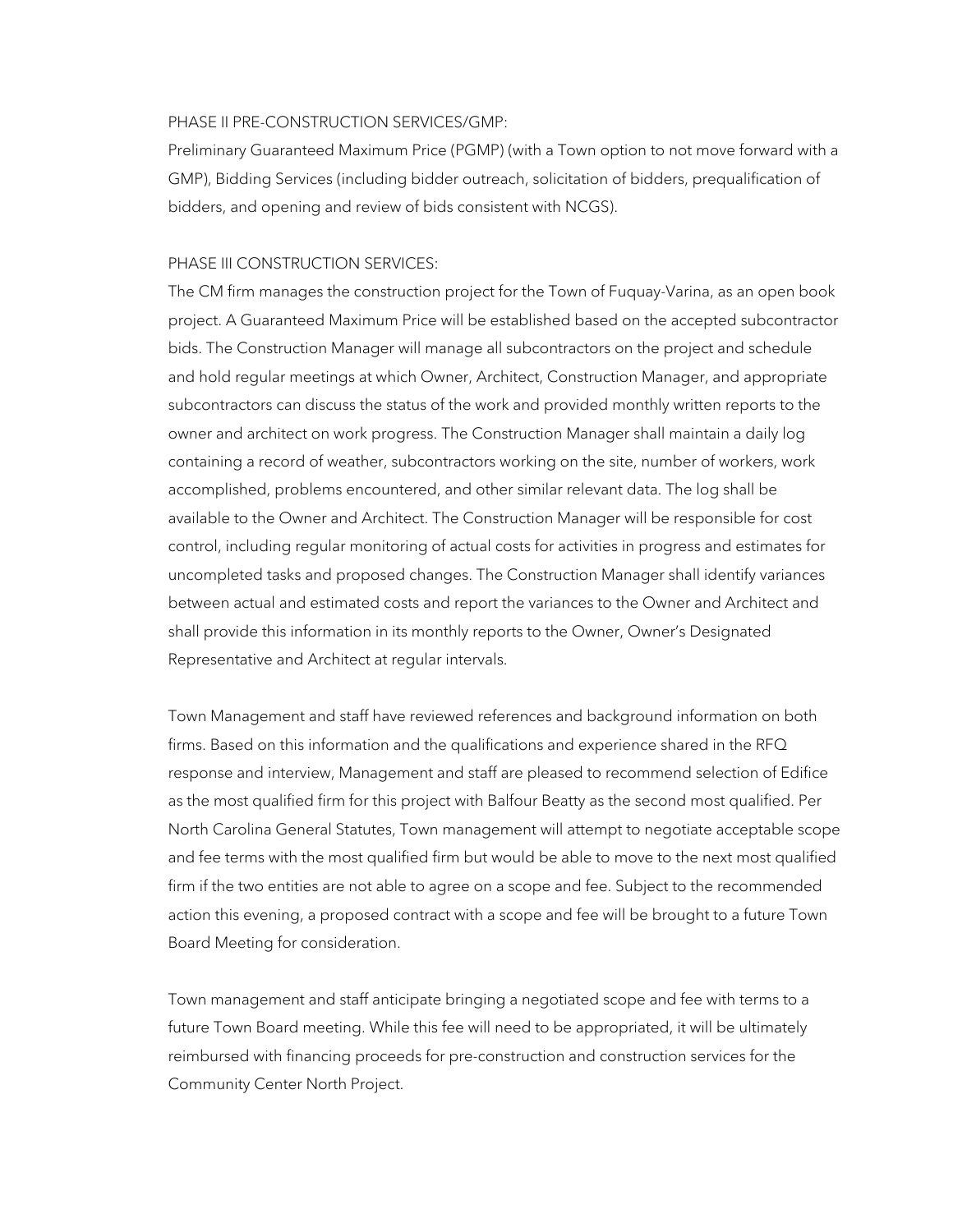Discussion - Mayor Massengill stated that he is glad that the Town is moving forward with this project and the bond passed overwhelmingly back in November 2021. He asked what the timeline for the project would be. Parks and Recreation Director stated that the Town hopes to have them on board within 30 to 45 days and that staff will bring back to the Town Board a contract award and scope and fee. He stated that the Town is looking to break ground in October of this year.

Recommendation – Designate Edifice General Contractors as the best qualified firm for Construction Management at Risk (CMAR) services for the Community Center North Project consistent with NCGS 143-128.1 and authorize the Town Manager or designee to negotiate scope and fee, subject to the Town Attorney review as to form. In addition, Balfour Beatty is designated the next best qualified firm.

| MOTION:                | Commissioner Haynes      |
|------------------------|--------------------------|
| SECOND:                | Commissioner Watson      |
| <b>MOTION RESULTS:</b> | Passed Unanimously (5-0) |

## OTHER BUSINESS

## 11A Manager's Report

Public Utilities Department – The Public Utilities Department had some employees receive certifications in December 2021:

Chris Way – Collection Grade II Certification James Patters – Collection Grade IV Certification Jim Carney – Biological Grade IV Certification Patrick Walsh – Collection Grade I Certification

Engineering Department – The Engineering Department received notification that the CAMPO staff is recommending that the FY 22-23 LAPP Funding for the Southeast Judd Parkway Pedestrian Sidewalk Project that the Town submitted will be funded. The total cost of the project is \$723,000 with the Town providing 20% local match and the LAPP Grant Program providing the other 80%. This project will fill in the gap of approximately 570 feet of sidewalk along Southeast Judd Parkway and in between Holland Road and the Carillon property. He stated that Mayor Massengill will have the opportunity to vote on this as a member of the Executive Board at the upcoming CAMPO meeting.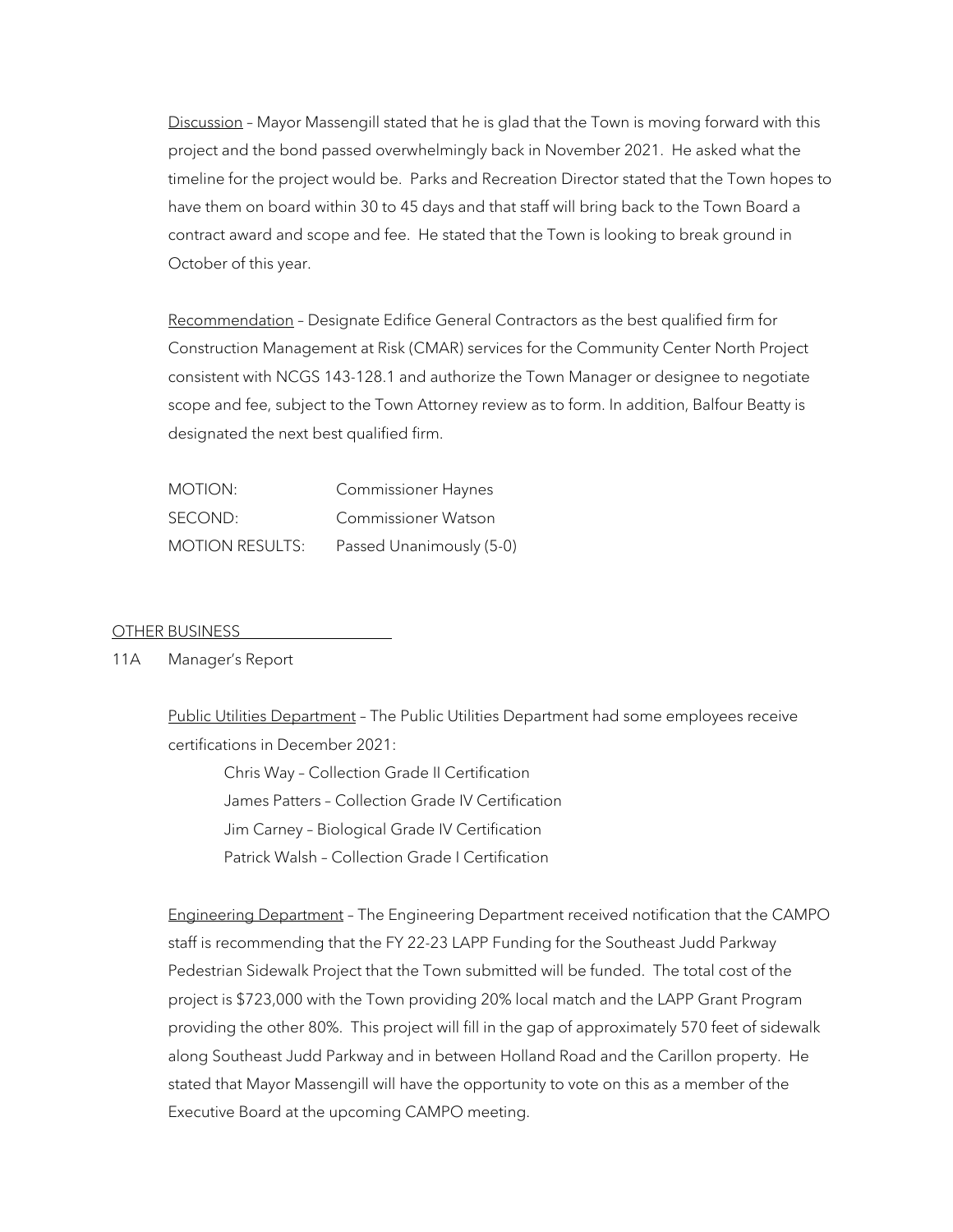Inspection Department – The Inspection Department finished the year of 2021 with a total of 1,807 single family permits issued.

Finance Department – The Finance Department just kicked off the budget process and they are working to assist all our departments in the budget development phase.

Parks and Recreation Department – The Parks and Recreation Department spring registration begins on January 10, 2022.

Arts Center - Arts Center theater rentals will resume this weekend and the track-out camps and classes are beginning this week.

Public Works Department – The Public Works Department hired Street Equipment Operator Brian Craft. Sanitation Department staff have been busy collecting historic volumes of garbage and recycling immediately following the Christmas holiday. Street crews have been busy responding to the heavy rains and wind from the past 24 hours.

IT Department - IT Department worked very hard over the past weekend to prepare for the deployment of teleworking equipment. The Town is going to begin teleworking some of our staff again for a few weeks to mitigate any service interruptions. The Public Works staff and Public Utilities staff are on A and B shifts to try to separate some of our teams from each other and mitigate the risk of COVID exposure and avoid service interruption.

- 11B Project Status Report January 2022
- 11C NCDOT/CAMPO 401 Bypass Meeting Public Meeting January 11, 2022 6:30 pm Town Hall
- 11D Town Offices Closed for Dr. Martin Luther King, Jr. Holiday Monday January 17, 2022
- 11E Rev. Dr. Martin Luther King, Jr. Celebration Cultural Arts Society of Fuquay-Varina January 17, 2021 - 10:30 am - 1:15 pm
- 11F Coffee with a Cop Marquee Station Apartments Tuesday, February 1, 2022 9:00 10:30 am
- 11I Town Code Amendment Town of Fuquay-Varina Land Development Ordinance (LDO) Amendment #16 - CTA-2021-05 - (FIRST READING) - (Mitchell/Seymour/Davison)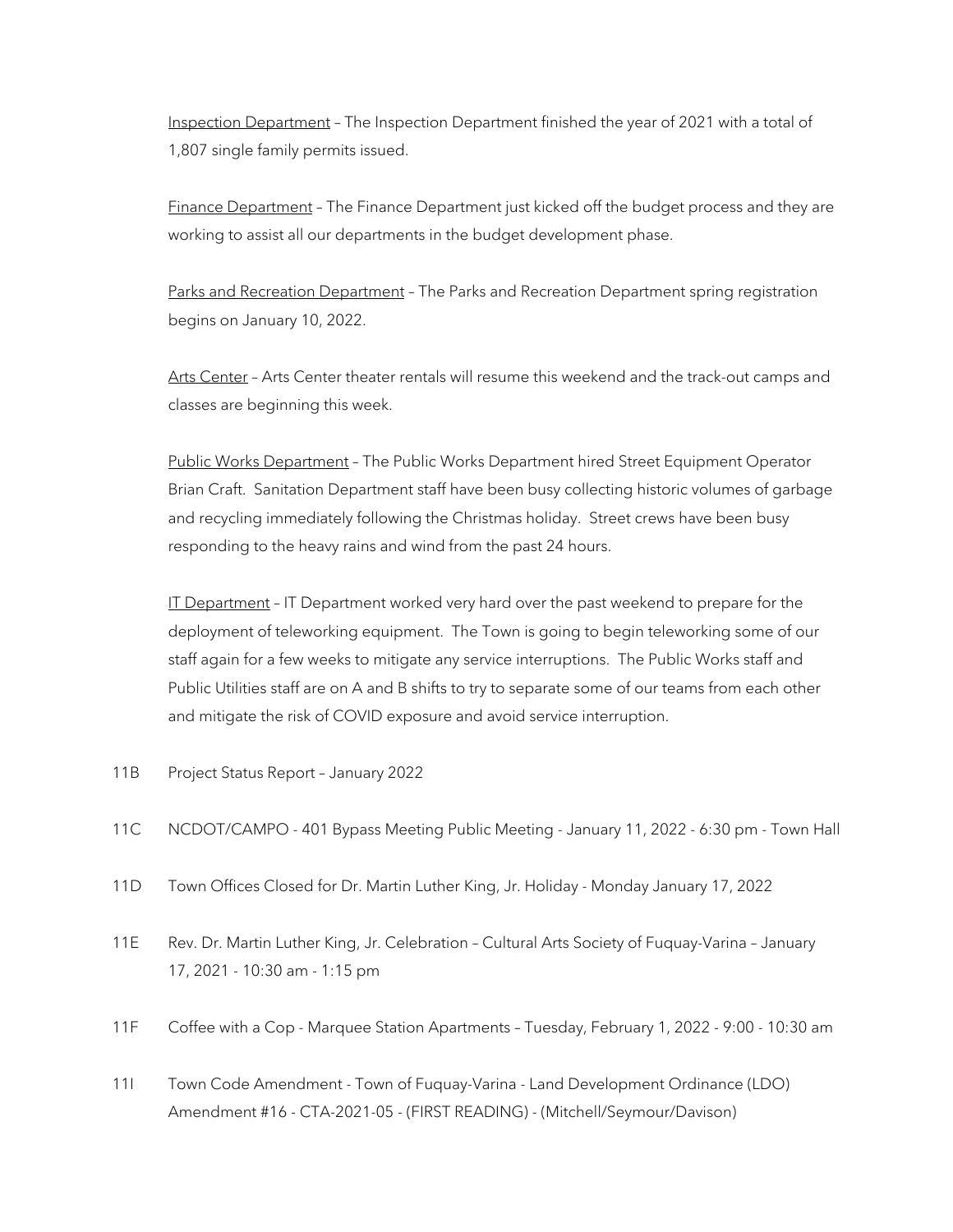### BOARD MEMBER COMMENTS

Commissioner Gardner stated that she is looking forward to this wonderful new year and the Town has a lot of work to do, and the holidays were wonderful.

Commissioner Harris stated that he hoped everyone had a wonderful holiday. He said that the Operation Coming Home Celebration was outstanding, and it came at a time that he thought was very timely and very inspiring. He was elated to see how the Homebuilders Association has contributed to the efforts and the collaboration between the Town of Fuquay-Varina and the Home Builders Association to pull off such a great event.

Commissioner Haynes wished everyone a Happy New Year. He stated that he wanted to commend the Emergency Food Pantry, Operation Nigella food assistance program and Pine Acres Community Center for supporting this community with food throughout the holiday season. He stated that the need is still here in our community and on the Dr. Martin Luther King holiday, Pine Acres is partnering with Alpha Kappa Alpha Sorority and will be feeding the kids that day at Pine Acres Community Center. He stated that often kids only get food when they are at school, and they don't eat during the weekend.

Commissioner Watson wished everyone a happy holiday. She also attended the Operation Coming Home ceremony, and it was a great ceremony. She expressed her excitement that 11 of the Operation Coming Home houses were built in Fuquay-Varina. She urged those who could, to attend the funeral service on Saturday for Mike Dorman, and she stated that specific information on the funeral can be found online.

Mayor Pro-Tem Smith stated that he was glad to see the Town making progress with the New Fire Department and Community Center North-Senior Center projects. He congratulated the Engineering Department for their hard work with the CAMPO grant. He also congratulated Dawn Russell for being recognized for all that she does for our Downtown Revitalization. He also commended the Town staff for all their hard work.

Mayor Massengill stated that he hoped everyone had a nice Christmas and a Happy New Year. He stated that it is amazing how we go from 70-degree weather last week and then this week staff is possibly trying to figure out how to keep snow and ice off the roads. He stated that he thought the Board made the best out of the situation that they could with the rezoning tonight. He believes the long-term effect of what will be built on that property will be much better than if the Board would have denied the small parcel and did nothing regarding the property. He also believes the benefits from the